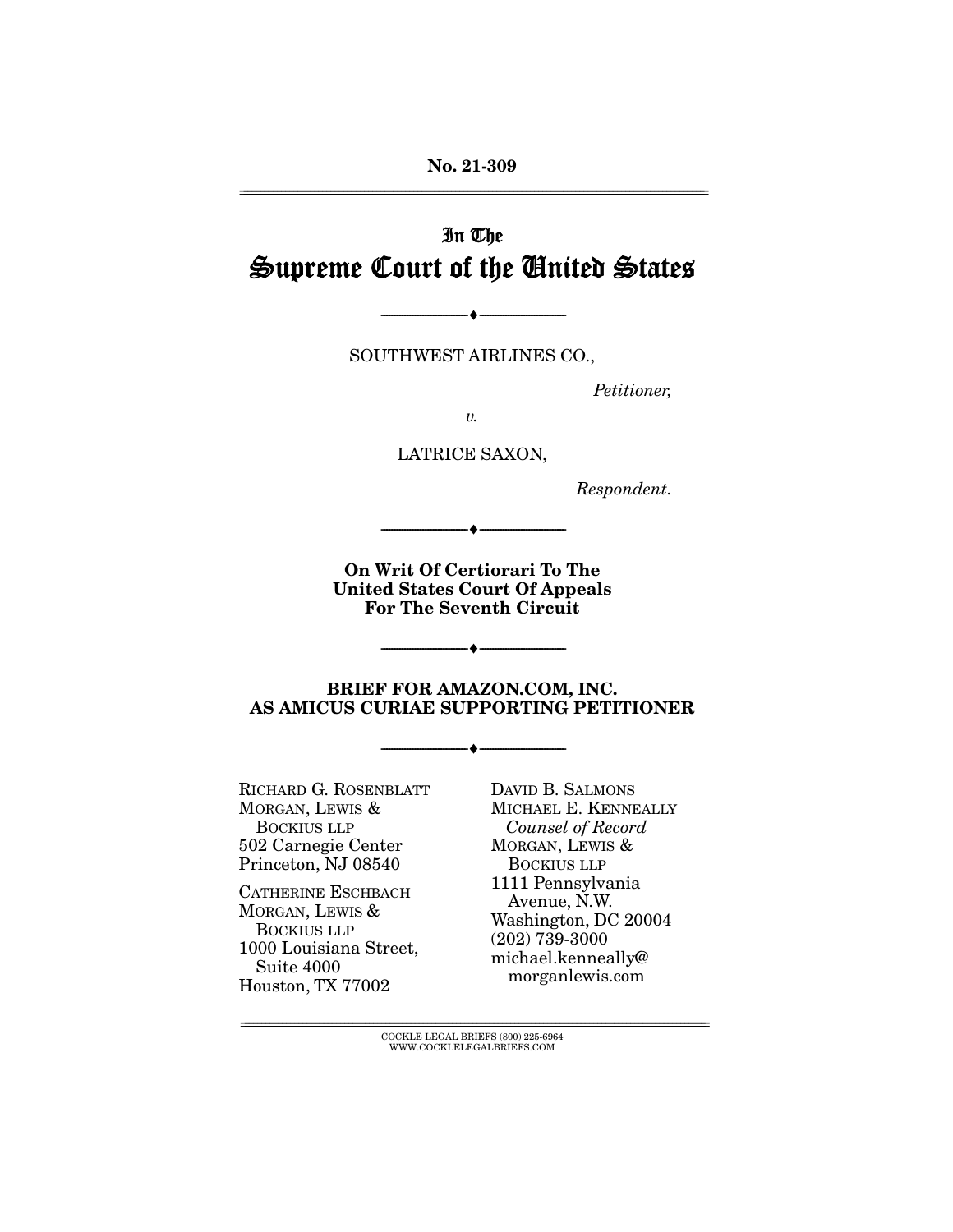# **TABLE OF CONTENTS**

| INTEREST OF AMICUS CURIAE                                                                                         | 1  |
|-------------------------------------------------------------------------------------------------------------------|----|
| SUMMARY OF ARGUMENT                                                                                               | 3  |
|                                                                                                                   | 6  |
| A. Contracting Parties Throughout Many In-<br>dustries Need Clear Guidance From The                               | 6  |
| B. The Best Reading Of The Statute Limits<br>"Foreign Or Interstate Commerce" To<br>Cross-Boundary Transportation | 15 |
| C. The Court Should Reject Respondent's<br>Misplaced Reliance On History                                          | 23 |
|                                                                                                                   | 31 |
|                                                                                                                   |    |

i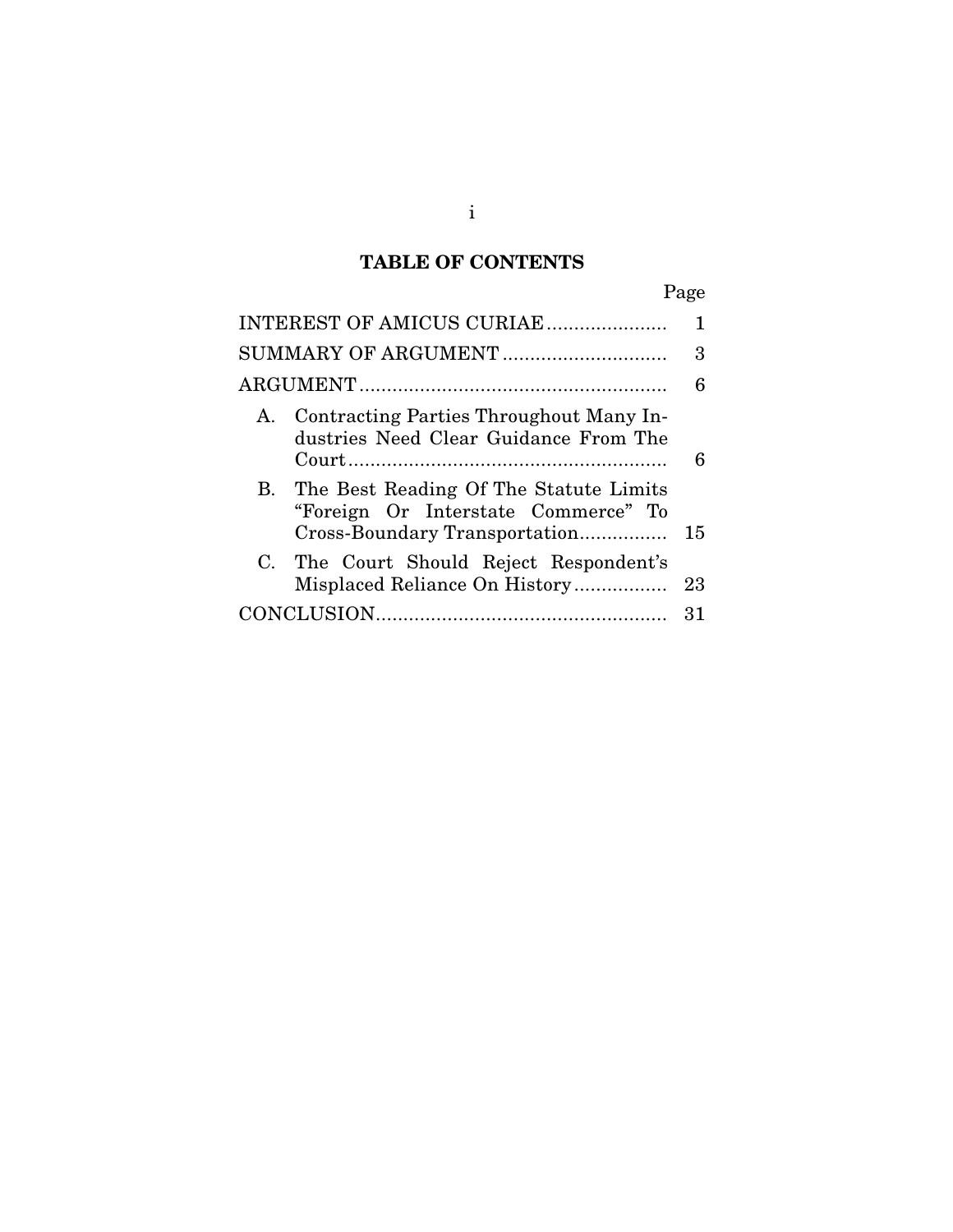# **TABLE OF AUTHORITIES**

# **CASES**

| Allied-Bruce Terminix Cos. v. Dobson, 513 U.S.                                                                                                                                                                                                                                                                                                                                              |
|---------------------------------------------------------------------------------------------------------------------------------------------------------------------------------------------------------------------------------------------------------------------------------------------------------------------------------------------------------------------------------------------|
| Armstrong v. Exceptional Child Ctr., Inc., 575                                                                                                                                                                                                                                                                                                                                              |
| Atchison, Topeka & Santa Fe Ry. Co. v. Buell, 480                                                                                                                                                                                                                                                                                                                                           |
| Bean v. ES Partners, Inc., 533 F. Supp. 3d 1226                                                                                                                                                                                                                                                                                                                                             |
| Bhd. of Locomotive Eng'rs v. Spokane & E. Ry. &<br>Power Co., No. 33, 1 R.L.B. 53 (1920) 22                                                                                                                                                                                                                                                                                                 |
| Capriole v. Uber Techs., Inc., 7 F.4th 854 (9th Cir.                                                                                                                                                                                                                                                                                                                                        |
| Carmona v. Domino's Pizza, LLC, 21 F.4th 627                                                                                                                                                                                                                                                                                                                                                |
| Cir. City Stores, Inc. v. Adams, 532 U.S. 105<br>$(2001) \dots 20001 \dots 20000 \dots 20000 \dots 20000 \dots 20000 \dots 20000 \dots 20000 \dots 20000 \dots 20000 \dots 20000 \dots 20000 \dots 20000 \dots 20000 \dots 20000 \dots 20000 \dots 20000 \dots 20000 \dots 20000 \dots 20000 \dots 20000 \dots 20000 \dots 20000 \dots 20000 \dots 20000 \dots 20000 \dots 20000 \dots 200$ |
| Cunningham v. Lyft, Inc., 17 F.4th 244 (1st Cir.                                                                                                                                                                                                                                                                                                                                            |
| Diamond Match Co. v. Vill. of Ontonagon, 188                                                                                                                                                                                                                                                                                                                                                |
| Eastus v. ISS Facility Servs., Inc., 960 F.3d 207                                                                                                                                                                                                                                                                                                                                           |
| EC Term of Years Tr. v. United States, 550 U.S.                                                                                                                                                                                                                                                                                                                                             |
| Epic Sys. Corp. v. Lewis, 138 S. Ct. 1612 (2018) 23                                                                                                                                                                                                                                                                                                                                         |

ii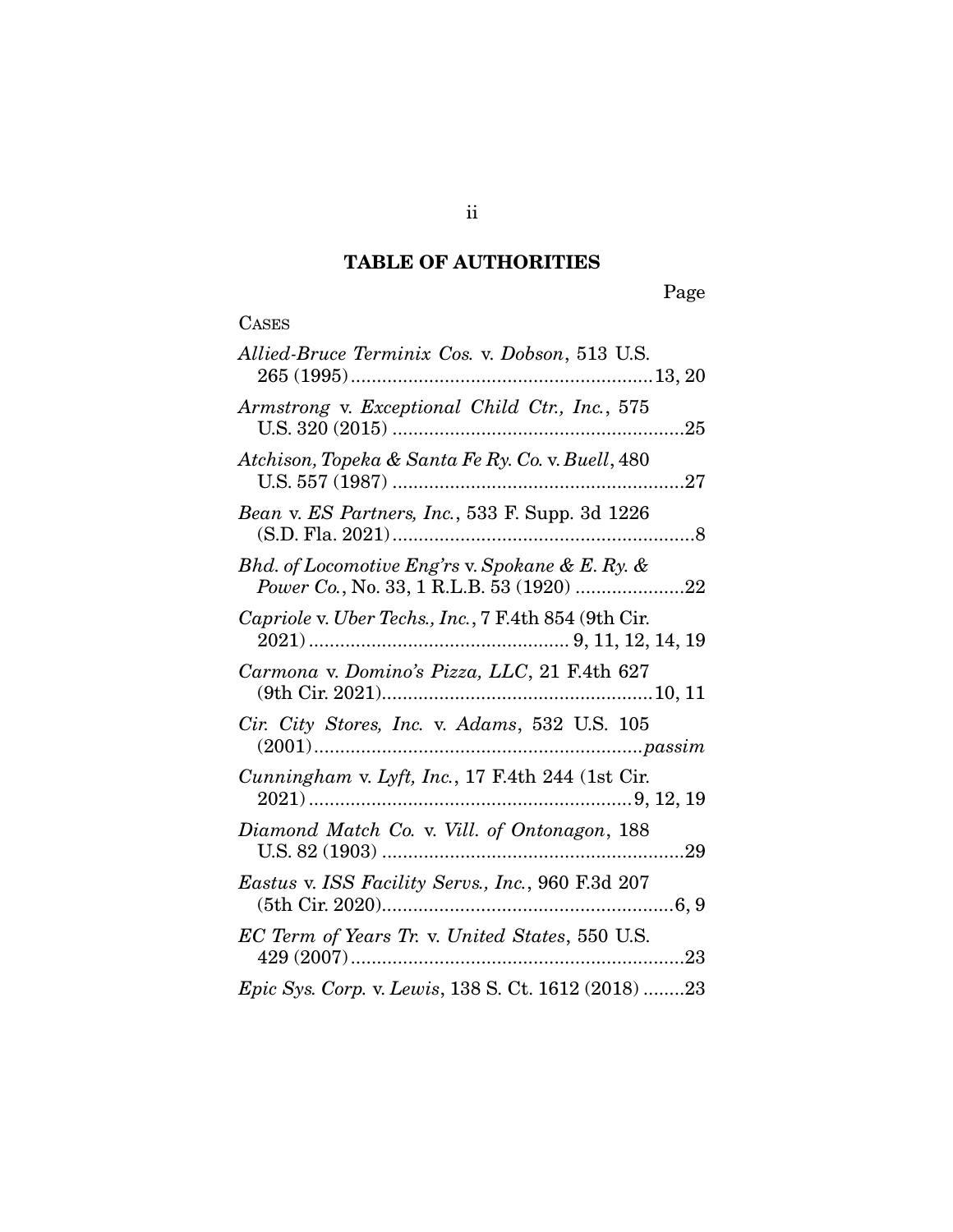| Grable & Sons Metal Prods., Inc. v. Darue Eng'g                                             |
|---------------------------------------------------------------------------------------------|
| Hamrick v. Partsfleet, LLC, 1 F.4th 1337 (11th                                              |
| Harper v. Amazon.com Servs., Inc., 12 F.4th 287                                             |
| Hertz Corp. v. Friend, 559 U.S. 77 (2010) 13                                                |
| ICC v. Detroit, Grand Haven & Milwaukee Ry.                                                 |
| Jackson v. Amazon.com, Inc., No. 20-cv-2365,<br>2021 WL 4197284 (S.D. Cal. Sept. 15, 2021)2 |
| Jamison v. Encarnacion, 281 U.S. 635 (1930)27                                               |
| Lawson v. Grubhub, Inc., 302 F. Supp. 3d 1071                                               |
| Lenz v. Yellow Transp., Inc., 431 F.3d 348 (8th                                             |
| Lightfoot v. Cendant Mortg. Corp., 137 S. Ct. 553<br>$\ldots$ 25                            |
| Miller v. Amazon.com, Inc., No. 21-cv-204, 2021<br>WL 5847232 (W.D. Wash. Dec. 9, 2021)2    |
| Nelson v. Gobrands, Inc., No. 20-cv-5424, 2021<br>WL 4262325 (E.D. Pa. Sept. 20, 2021) 7    |
| New Prime Inc. v. Oliveira, 139 S. Ct. 532<br>$(2019)$<br>$6, 15, 20$                       |
| New York ex rel. Pa. R.R. Co. v. Knight, 192 U.S.<br>21 (1904)<br>29                        |

21 (1904) .................................................................. 29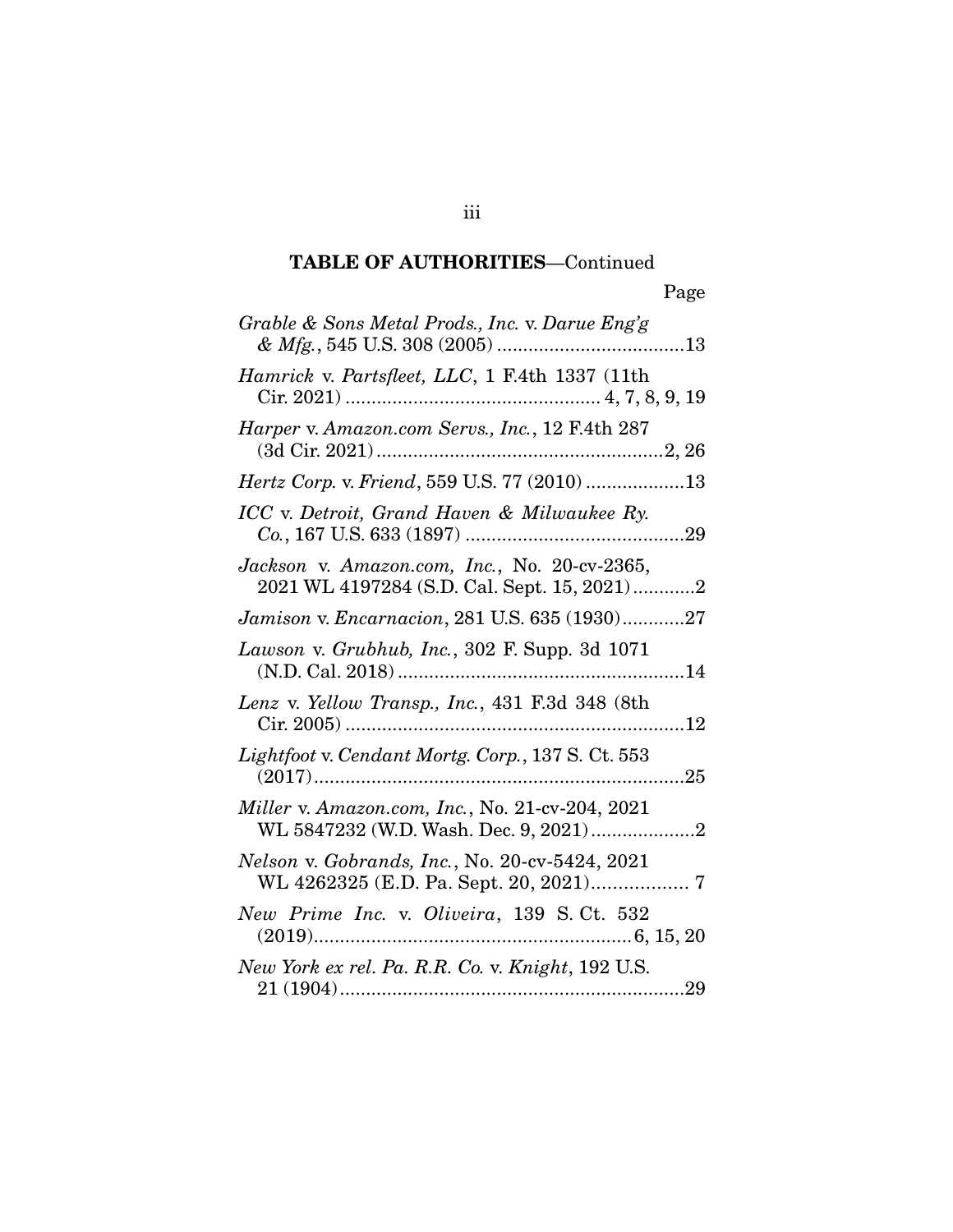| O'Shea v. Maplebear Inc., 508 F. Supp. 3d 279                                                   |
|-------------------------------------------------------------------------------------------------|
| Osvatics v. Lyft, Inc., 535 F. Supp. 3d 1 (D.D.C.                                               |
| Palcko v. Airborne Express, Inc., 372 F.3d 588 (3d                                              |
| Puget Sound Stevedoring Co. v. Tax Comm'n of                                                    |
| Reyes v. Hearst Commc'ns, Inc., No. 21-cv-3362,<br>2021 WL 3771782 (N.D. Cal. Aug. 24, 2021) 10 |
| Rittmann v. Amazon.com, Inc., 971 F.3d 904 (9th                                                 |
| <i>Russello v. United States, 464 U.S. 16 (1983)18</i>                                          |
|                                                                                                 |
| Shanks v. Del., Lackawanna & W. R.R. Co., 239                                                   |
| Simeon v. Domino's Pizza LLC, No. 17-cv-5550,<br>2019 WL 7882143 (E.D.N.Y. Feb. 6, 2019)11      |
| Singh v. Uber Techs. Inc., 939 F.3d 210 (3d Cir.                                                |
| Singh v. Uber Techs., Inc., No. 16-cv-3044, 2021                                                |
| Stolt-Nielsen S.A. v. AnimalFeeds Int'l Corp.,<br>559 U.S. 662 (2010)<br>13                     |
| United States v. King, 23 F. 138 (C.C.S.D. Ala.<br>22<br>1885)                                  |

1885) ........................................................................ 22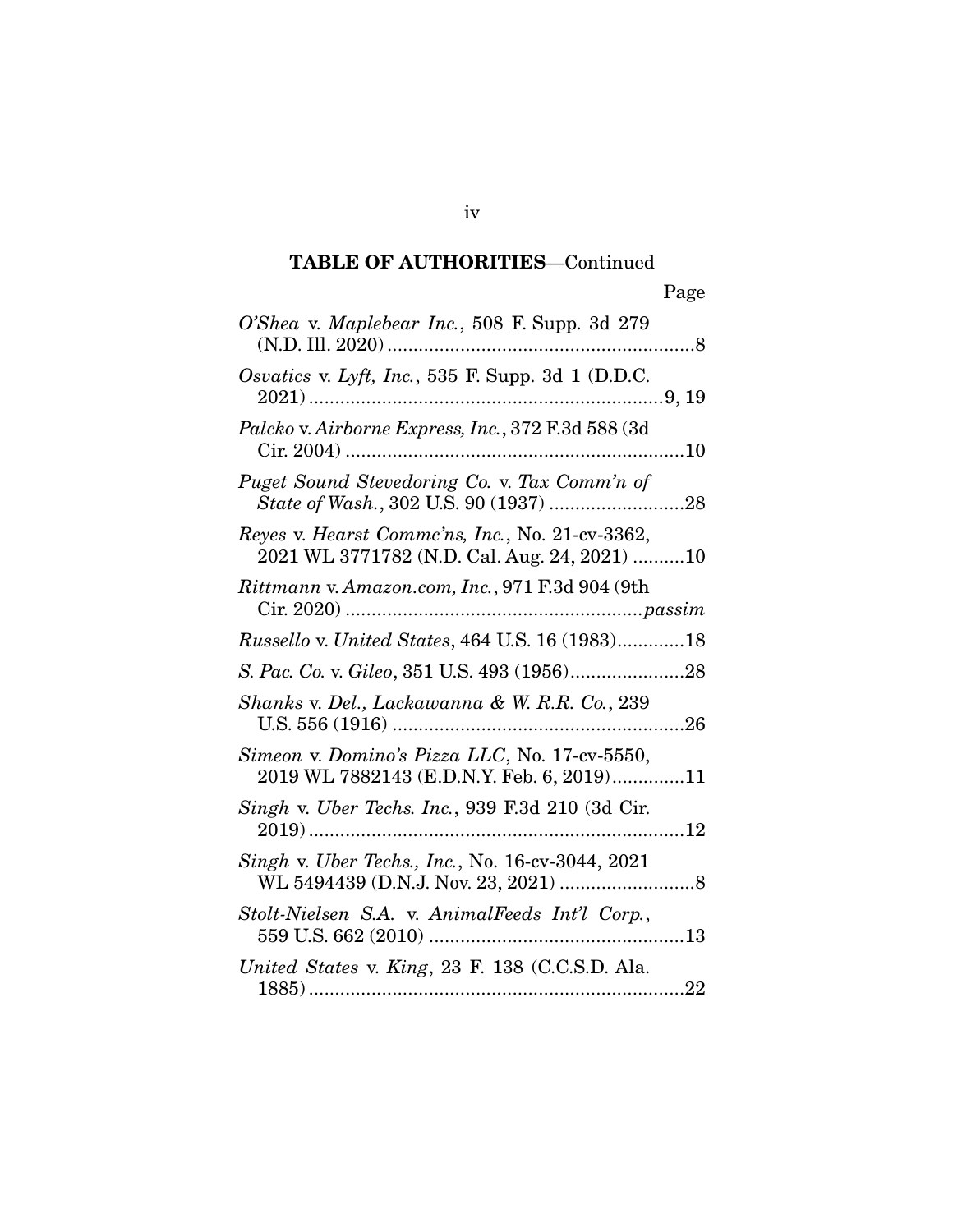| United States v. Lopez, 514 U.S. 549 (1995)16                                     |              |
|-----------------------------------------------------------------------------------|--------------|
| United States v. Mason, 34 F. 129 (C.C.N.D. Cal.                                  |              |
| United States v. The Grace Lothrop, 95 U.S. 527                                   |              |
|                                                                                   |              |
| Waithaka v. Amazon.com, Inc., 966 F.3d 10 (1st                                    |              |
| Wallace v. Grubhub Holdings, Inc., 970 F.3d 798                                   |              |
| Young v. Shipt, Inc., No. 20-cv-5858, 2021 WL<br>$4439398$ (N D Ill Sept 27 2021) | $\mathsf{R}$ |

4439398 (N.D. Ill. Sept. 27, 2021) ............................. 8

### **STATUTES**

| Act of June 9, 1874, ch. 260, 18 Stat. 64 22           |
|--------------------------------------------------------|
| Federal Arbitration Act, 9 U.S.C. 1 et seq.            |
| Federal Employers' Liability Act, 45 U.S.C. 51 et seq. |
| Interstate Commerce Act, Pub. L. No. 49-104, 24        |
| Shipping Commissioners Act of 1872, ch. 322,           |

v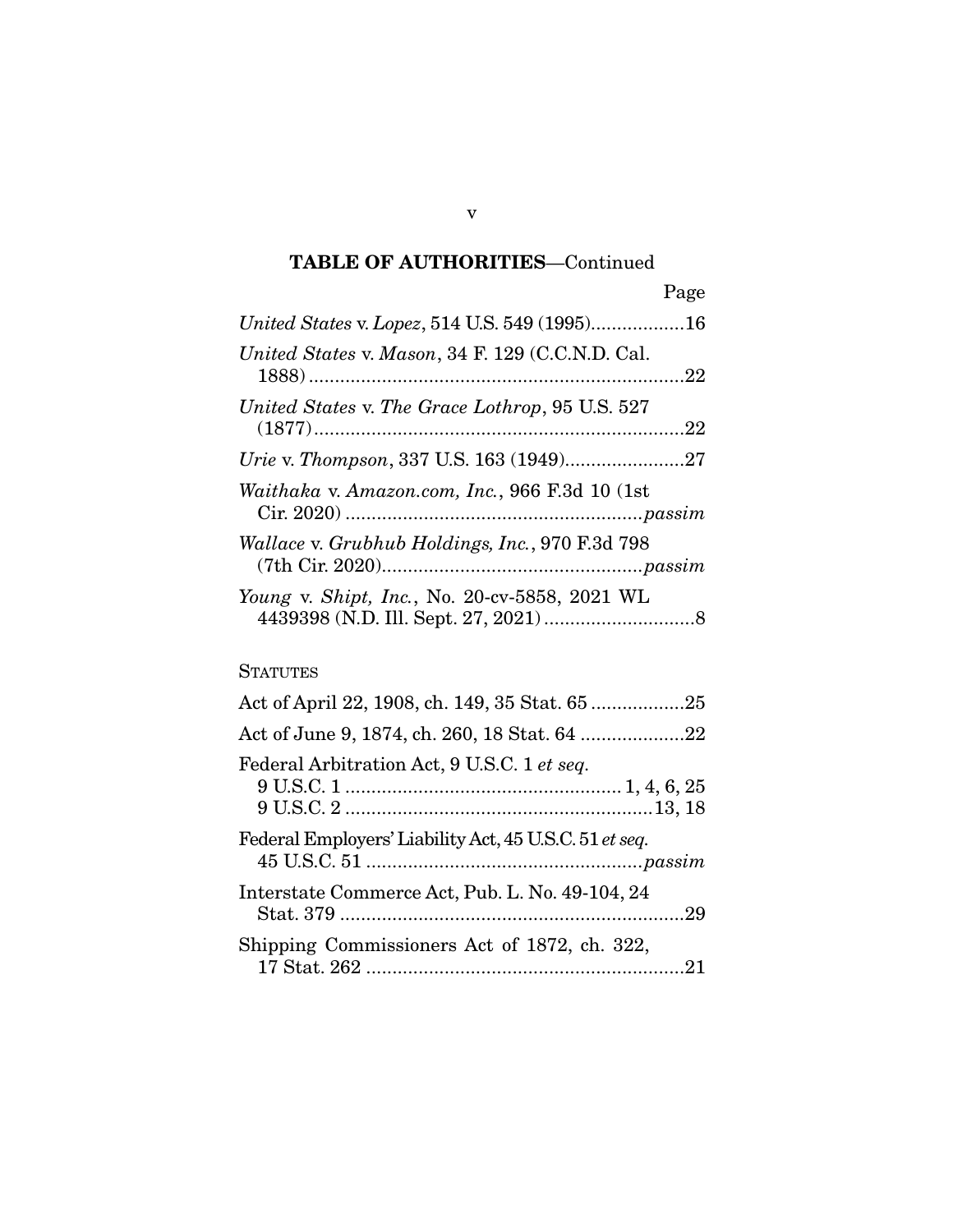| $\mathbf{u} \in \mathbb{C}$                     |
|-------------------------------------------------|
| Transportation Act of 1920, Pub. L. No. 66-152, |
|                                                 |
|                                                 |
| <b>RULES</b>                                    |
|                                                 |
|                                                 |
|                                                 |
| <b>OTHER AUTHORITIES</b>                        |
|                                                 |

| 1 Compact Edition of the Oxford English Dic-                                                 |
|----------------------------------------------------------------------------------------------|
| Antonin Scalia & Bryan A. Garner, Reading Law                                                |
| Black's Law Dictionary (2d ed. 1910)17                                                       |
| Lester P. Schoene & Frank Watson, Workmen's<br>Compensation on Interstate Railways, 47 Harv. |
| Webster's New International Dictionary of the                                                |

vi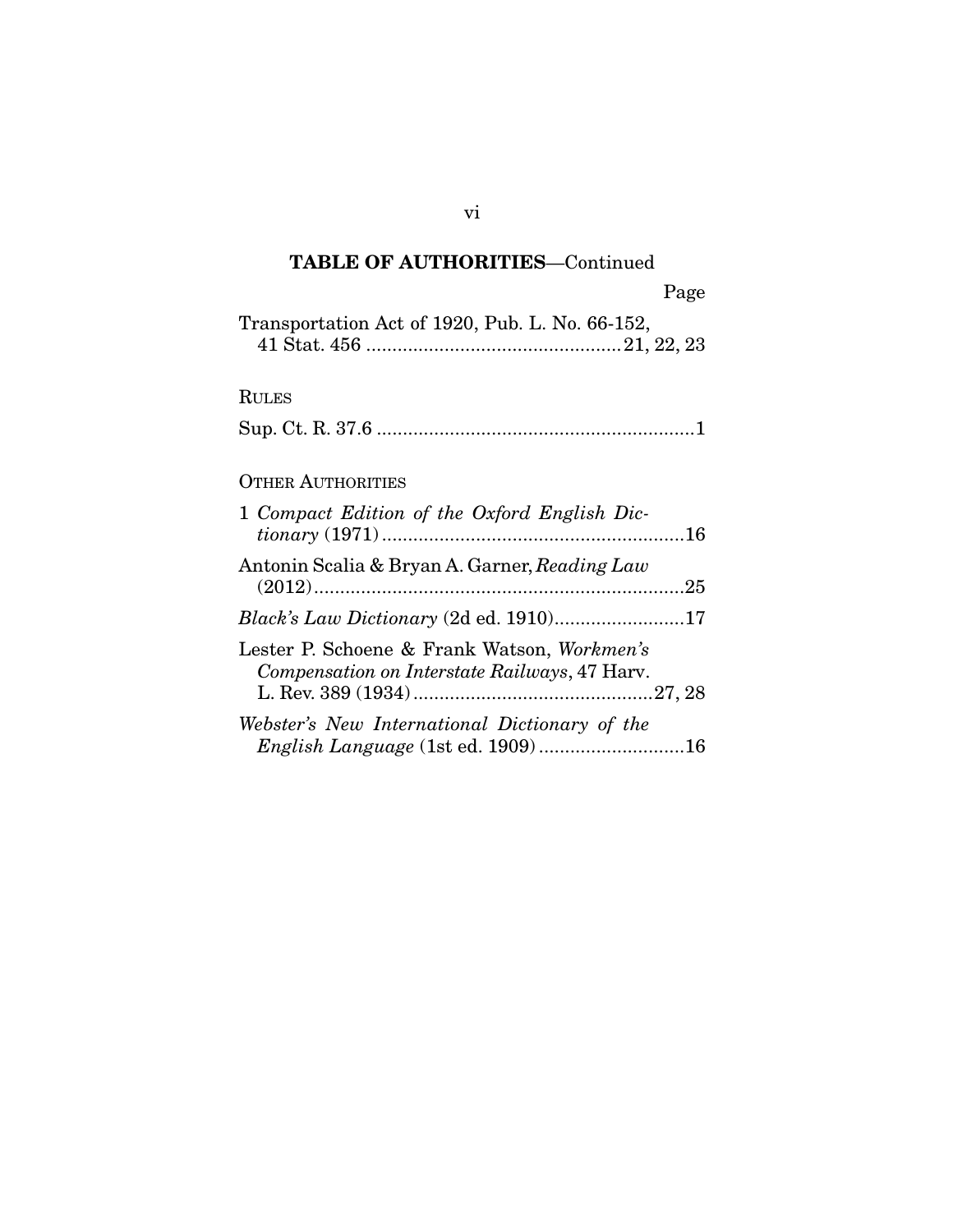**INTEREST OF AMICUS CURIAE\***<br>Amicus curiae offers a wide selection of products for sale through its website Amazon.com, mobile applications, and physical retail locations. One of the ways it fulfills customer orders is by contracting with independent providers of local delivery services. These contracts include arbitration agreements, which have prompted significant litigation over the statutory provision now before the Court, Section 1 of the Federal Arbitration Act (FAA). See 9 U.S.C. 1. Arbitration Act (FAA). See 9 U.S.C. 1.

Two courts of appeals have found amicus's agreements exempt from the FAA and unenforceable. Waithaka v. Amazon.com, Inc., 966 F.3d 10 (1st Cir.<br>2020) ext depied 141.8 Ct. 2794 (2021) reb'g depied 141 S. Ct. 2886 (2021); Rittmann v. Amazon.com, Inc.,  $271 \text{ F}$  24, 904 (9th Cir. 2020), ext. denied, 141 S. Ct. 971 F.3d 904 (9th Cir. 2020), cert. denied, 141 S. Ct. First and Ninth Circuits hold that the FAA's conception of engaging in foreign or interstate commerce encompasses more than transporting goods or passengers across national or state lines. See Pet. App. 10a; Waithaka, 966 F.3d at 13; Rittmann, 971 F.3d at 000. Also like the court below these courts mistekeply. 909. Also like the court below, these courts mistakenly rely on this Court's century-old interpretation of now-superseded language in the Federal Employers' now-superseded language in the Federal Employers'

 <sup>\*</sup> In accordance with this Court's Rule 37.6, amicus states and that no person other than amicus or its counsel made a monetary contribution intended to fund its preparation or submission. Counsel of record for both parties have provided written consent to the filing of this brief. to the filing of this brief.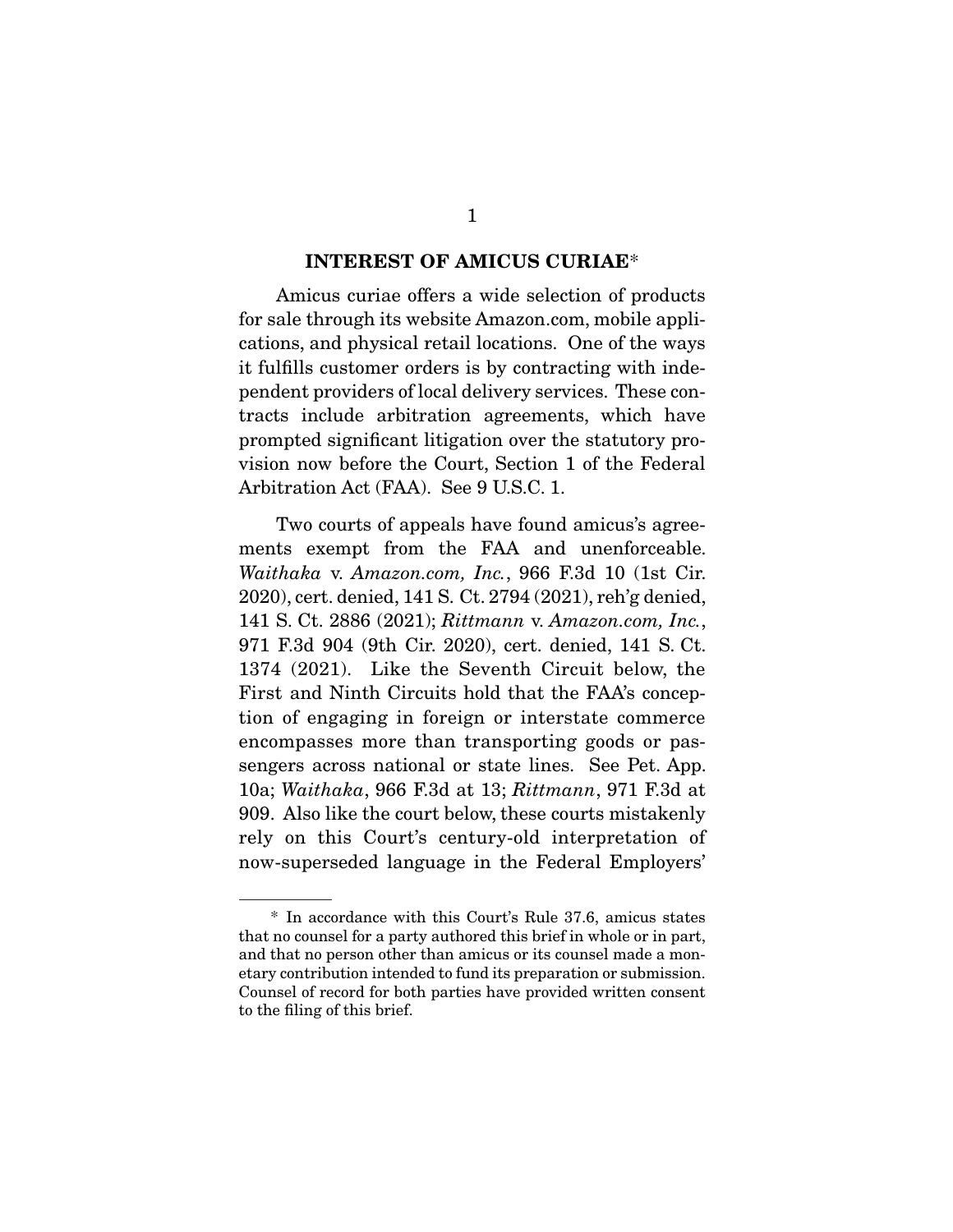### Liability Act (FELA). Pet. App. 16a-19a; Waithaka, 966 F.3d at 19-23; Rittmann, 971 F.3d at 912-913.

Amicus has a strong interest in correcting these<br>misconceptions about the FAA exemption. The  $Waithaka$  and  $Rittmann$  cases remain pending puta-<br>tive class and collective actions when plaintiffs in both tive class and collective actions when plaintiffs in both long ago. In these cases and many others, amicus's efforts to enforce its arbitration agreements have spawned costly motions practice and appeals—just to determine where the disputes should proceed. See, determine where the disputes shown process.  $e.g., Waithaka, 966 F.3d 10; Rittmann, 971 F.3d 904;$ <br>Harper y Amazon com Serve, Inc. 12 F.4th 287.(3d Cir. Harper v. Amazon.com Servs., Inc., 12 F.4th 287 (3d Cir. 2021); Champion v. Amazon.com LLC, No. 18-cv-5222 (N.D. Cal. Sept. 12, 2019), vacated and remanded, No. 20-17482 (9th Cir. Jan. 21, 2021); Jackson v. Ama-<br>20 am Ine, No. 20 av 2265, 2021 WI, 4197284 (S.D. zon.com, Inc., No. 20-cv-2365, 2021 WL 4197284 (S.D.<br>Cal. Sept. 15, 2021), appeal filed, No. 21-56107 (Oct. 13, 2021); Miller v. Amazon.com, Inc., No. 21-cv-204, 2021  $N_{\odot}$  91.36048 (Dec. 99. 9091) No. 21-36048 (Dec. 22, 2021).

This Court recognizes that "complexity and uncertainty" around the enforceability of an arbitration agreement are antithetical to the goals of arbitration. agerement are antithetical to the goals of arbitration.<br>
Rut that is what arrives and many other contraction. But that is what amicus and many other contracting<br>parties face, day in and day out, under the status quo. Based on its experience litigating these questions, amicus urges the Court to provide clear and definitive guidance about the scope of the exemption. Lower  $\frac{1}{2}$ courts and contracting parties need simple and certain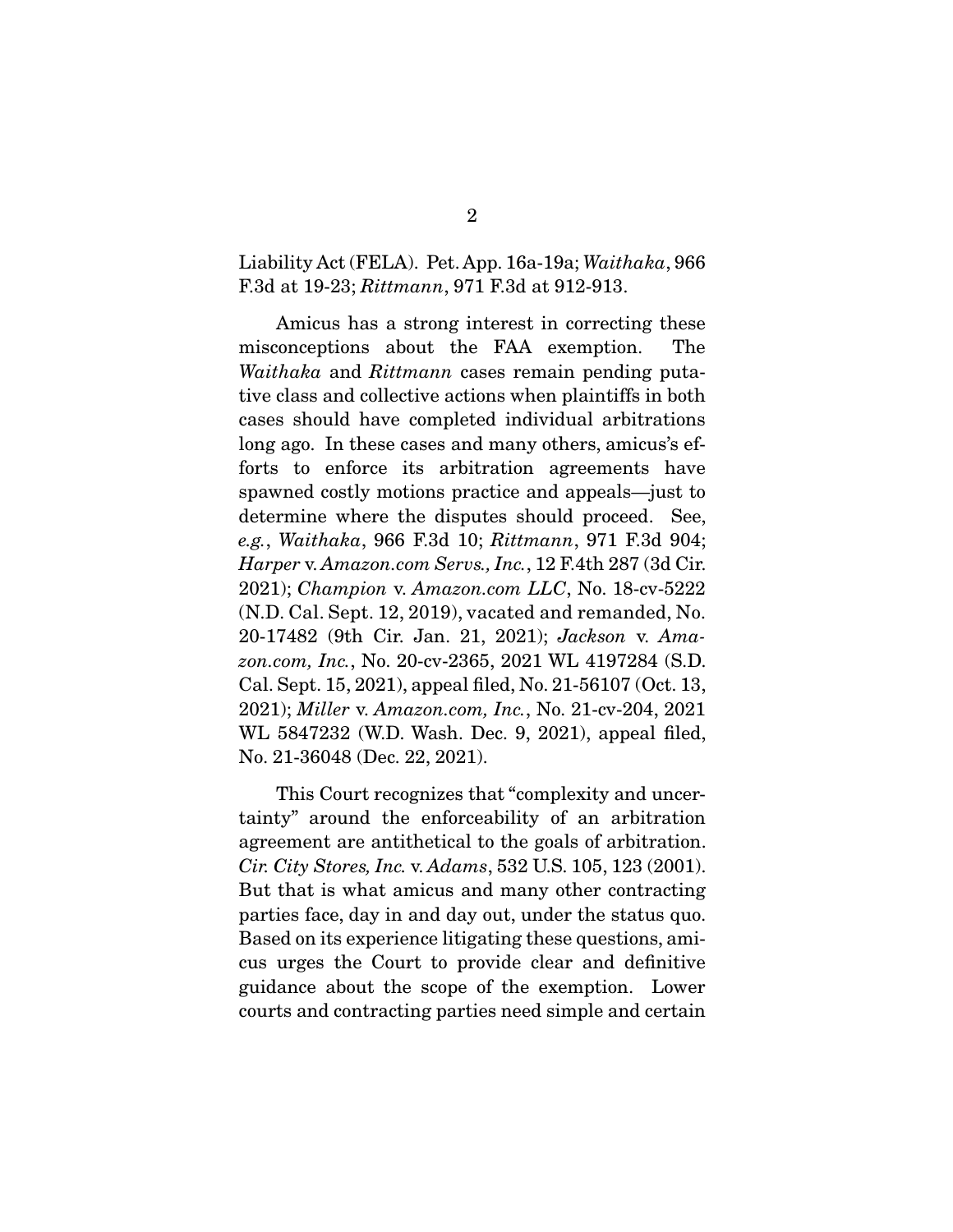rules here—not just for airplane cargo loaders, but for transportation workers of all sorts.

**SUMMARY OF ARGUMENT** 

 $\overbrace{\hspace{2.5cm}}$   $\overbrace{\hspace{2.5cm}}$ 

Respondent portrays this case as presenting a<br>"single question" about "workers who load and unload interstate cargo." Br. in Opp. 13. That is far too narrow a way to look at it. Although two courts of appeals have addressed that fact pattern, there has been a boom in litigation over the FAA exemption during the past few years. Courts across the country have struggled to apply the exemption's residual clause to a wide range of pay the exemption's residual clause to a wide range of which is the transportation in the transportation in the transportation in the transportation in the transportation in the transportation of the transportation in the transportation of the transportation of the transportat

They have often reached diverging results. The<br>Fifth and Seventh Circuits, of course, split over airplane cargo loaders and unloaders. Separately, the Eleventh Circuit parted ways from the First and Ninth Circuits over local drivers like amicus's contractors. who make intrastate deliveries of goods shipped in from out of state. Some courts have disagreed over rideshare drivers for companies like Uber and Lyft. But there have also been many cases with unique fact. patterns. All this litigation consumes enormous judicial and party resources. The Court can, and should, end it by adopting a workable test for separating the exempt from the non-exempt. Without such a test, confusion and litigation over threshold arbitrability issues will continue indefinitely, as roles in the transportation sectors of our economy continue to evolve. sectors of our economy continue to evolve.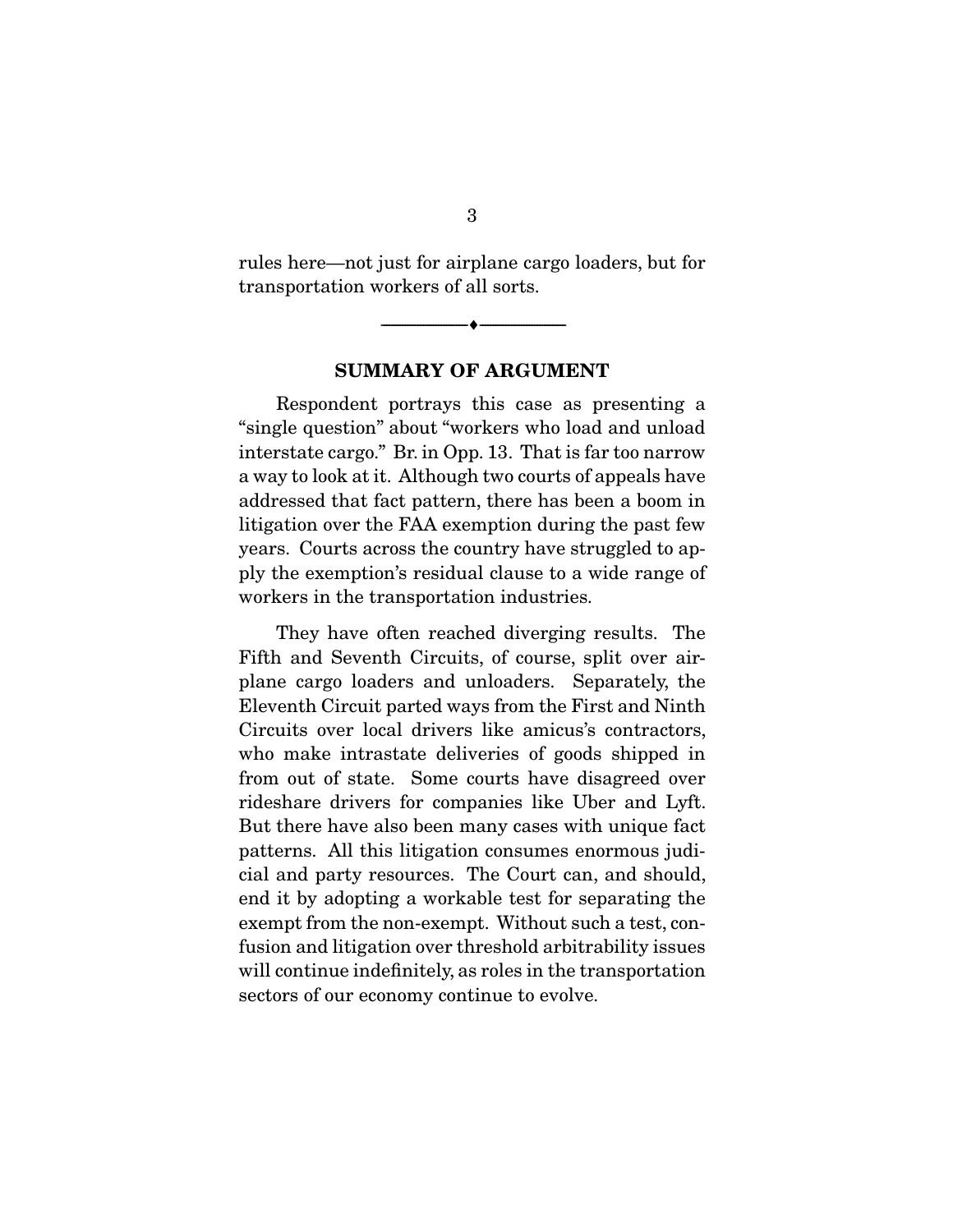Fortunately, there is a solution. This Court has already recognized that the FAA exemption is confined to transportation workers. When one turns from this starting point to the critical statutory language, "class" of workers engaged in foreign or interstate commerce," 9 U.S.C. 1, it becomes clear that engaging in "foreign or interstate commerce" is limited to those who are engaged to perform foreign or interstate transportation—transportation that inherently crosses national or state boundaries. See  $Hamrick$  v. Partsfleet,  $LLC$ , 1<br> $FAth$  1337–1350 (11th Cir. 2021):  $Bitmann$  971 F.3d F.4th 1337, 1350 (11th Cir. 2021); Rittmann, 971 F.3d at 926 (Bress, J., dissenting). Any other interpretation  $\frac{1}{2}$  and  $\frac{1}{2}$  (Bress,  $\frac{1}{2}$ ,  $\frac{1}{2}$ ,  $\frac{1}{2}$ ,  $\frac{1}{2}$ ,  $\frac{1}{2}$ ,  $\frac{1}{2}$ ,  $\frac{1}{2}$ ,  $\frac{1}{2}$ ,  $\frac{1}{2}$ ,  $\frac{1}{2}$ ,  $\frac{1}{2}$ ,  $\frac{1}{2}$ ,  $\frac{1}{2}$ ,  $\frac{1}{2}$ ,  $\frac{1}{2}$ ,  $\frac{1}{2}$ ,  $\frac{1}{2}$ ,  $\$ reads to get the statute of the statute of the statute.

This interpretation yields a clear and workable test. For a class of workers to be exempt from the FAA, foreign or interstate commerce must be the very thing that the class of workers are engaged to do and in fact do. It must be not merely incidental to their work, but a central part of it. See, e.g., Wallace v. Grubhub Hold-<br>ince Inc.  $970 F3d798.803(7+h)$  Cir. 2020) (Borrott, I) ings, Inc., 970 F.3d 798, 803 (7th Cir. 2020) (Barrett, J.)<br>("To show that they fall within this exception, the plaintiffs had to demonstrate that the interstate movement of goods is a central part of the job description of the class of workers to which they belong."). Because "foreign or interstate commerce" is limited to crossboundary transportation, that is the type of foreign or interstate commerce that must be central to—and the very aim of—what the class of workers do. And because courts widely recognize that classes of workers, like the enumerated classes of seaman and railroad like the end of the entire the end of the seamand railroad employees, are defined at the nationwide level to avoid the national term of  $\mathbf{r}$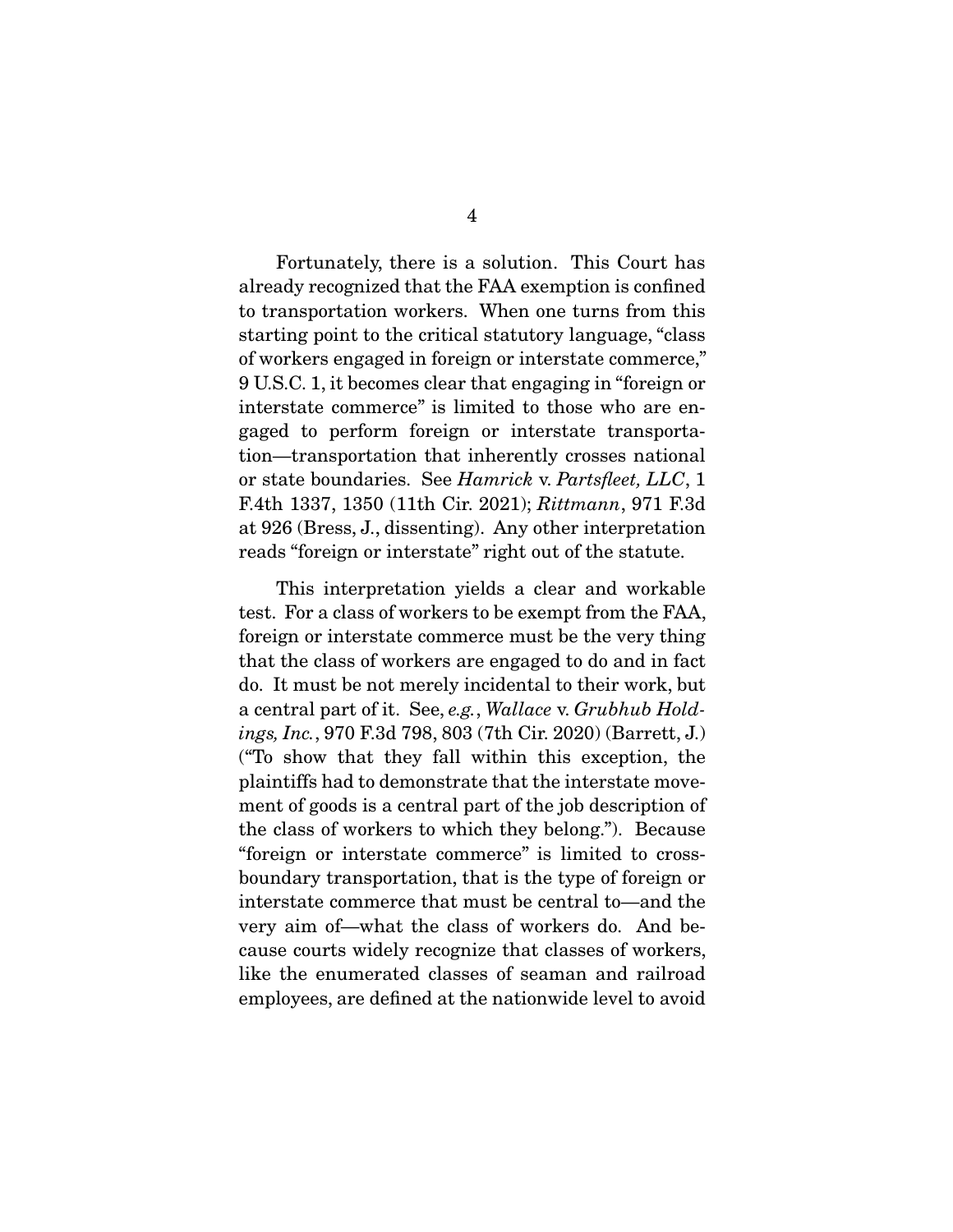regional differences based on where the workers operate, the residual clause requires transporting goods or people long distances. Interstate transportation workers like long-haul truckers are exempt, but local transportation workers like delivery drivers or airplane portation workers in the delivery drivers or an interest or airplanet or airplanet or  $\mathbf{r}$ cargo loaders are not.

Although respondent tries to claim the mantle of the statute's ordinary meaning, she asks the Court to go beyond the text of the FAA. She stakes much of her case on the test this Court developed for FELA, a remedial statute that provides relief for injured railroad workers. But there are three glaring problems with this strategy. First, significant textual differences between the two statutes make the FELA case law a poor source of guidance. Second, the Court expressly based its FELA test on FELA's purposes, which are radically different from the FAA exemption's purposes. And third, the FELA test was hopelessly unpredictable—so. much so that Congress rewrote the statute to ditch it. "This is not what we should aspire to for the FAA." Rittmann, 971 F.3d at 933 (Bress, J., dissenting).

The Court should reject respondent's efforts to broaden the FAA exemption through off-point and defunct case law. It should instead affirm the most natarrier ural reading of the statute, limit the residual clause to long-distance transportation workers, and bring much- $\log$  distance transportation  $\frac{1}{2}$  and bring model density to this issue. needed clarity to this issue.

 $\overbrace{\hspace{2.5cm}}$   $\overbrace{\hspace{2.5cm}}$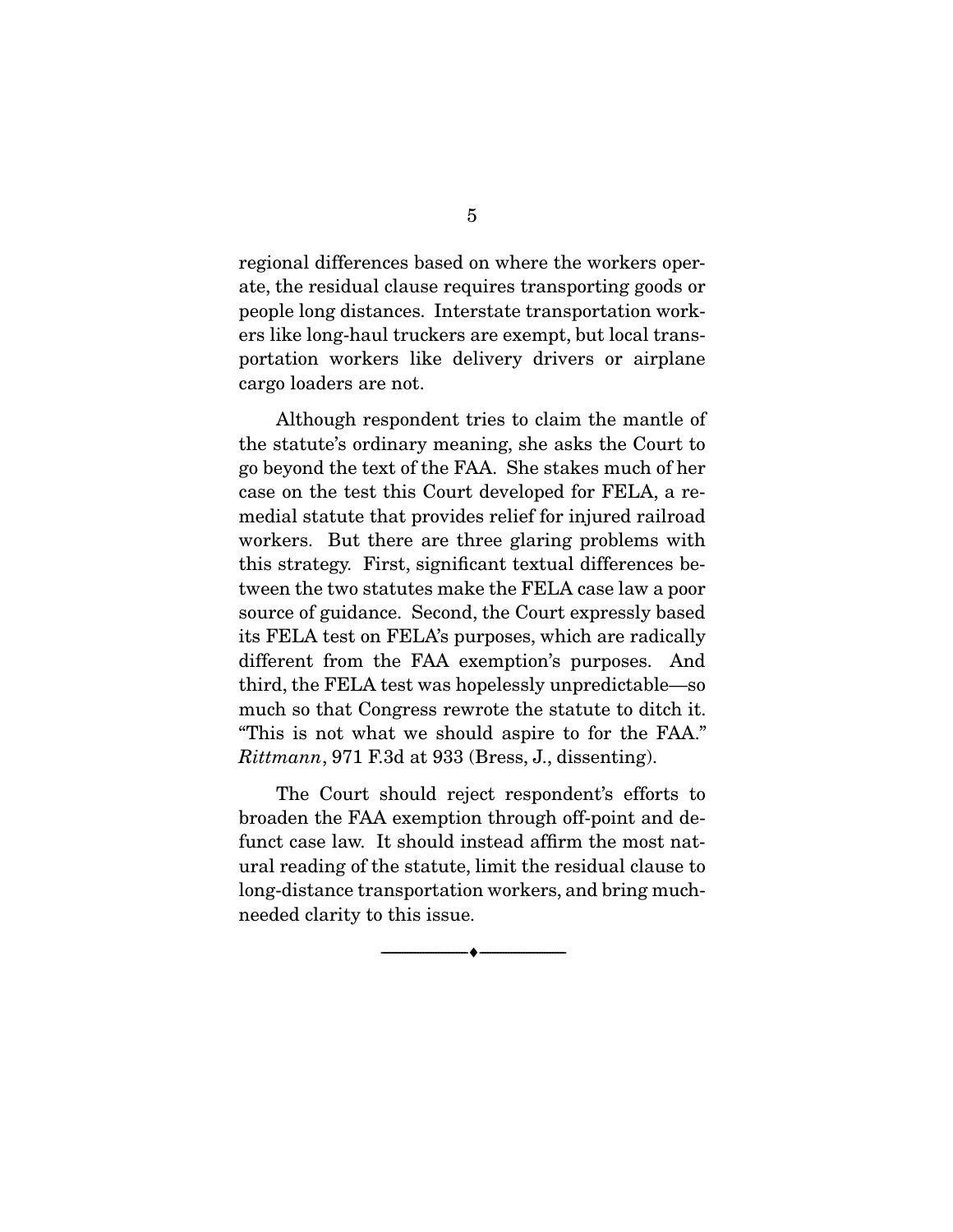### **ARGUMENT**

### **A. Contracting Parties Throughout Many Industries Need Clear Guidance From The Court.**

While at one level this case raises questions about<br>loading and unloading airplane cargo, its importance stretches much further. Litigation over the meaning of the exemption has skyrocketed in the three years since this Court held that the exemption applies to inde $t_{\text{rel}}$  court held that the energy dependent contractors as well as employees. New Prime Inc. v. Oliveira, 139 S. Ct. 532, 539-544 (2019). By amicus's estimate, based on a review of cases since New *Prime* that cite *Circuit City*, there have been roughly 100 federal and state court rulings addressing the exemption over this three-year period.  $\sum_{i=1}^{n}$ 

In New Prime itself, the parties agreed that the interstate truck driver there "qualified" as a 'worker[] engaged in \*\*\* interstate commerce.'" Id. at 539<br>(quating 0 USC 1) But many other parties in many (quoting 9 U.S.C. 1). But many other parties in many of this phrase. A survey of the current state of confusion shows why this Court's guidance is so important. sion shows why this Court's guidance is so important.

 1. Many courts have disagreed over the proper case provides an example involving airplane cargo case provides an example involving airplane cargo<br>loaders. Compare Eastus v. ISS Facility Servs., Inc., 060 F.34 207 212 (5th Cir. 2020) with Pot. App. 210 960 F.3d 207, 212 (5th Cir. 2020), with Pet. App. 21a. workers operating baggage trucks and conveyor belts. we complete  $\beta$  baggage trucks and convey one has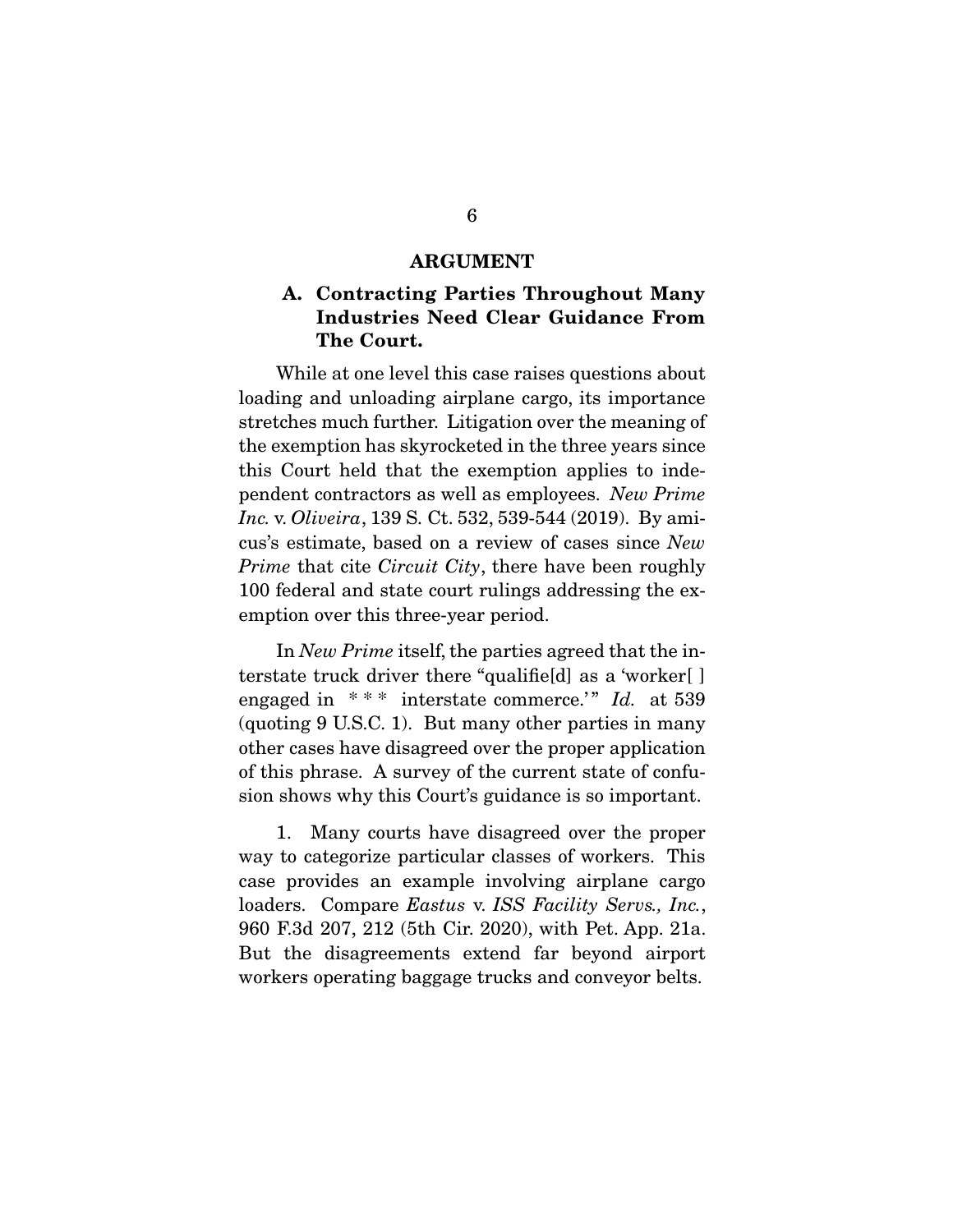Another important example involves drivers who<br>use their personal vehicles to make local deliveries, within a specified metropolitan area, of goods that originated out of state. Courts sometimes call these workers "last-mile" or "final-mile" drivers. The First and Ninth Circuits addressed drivers who work through the Amazon Flex program. Waithaka, 966 F.3d at 14;<br>Rittmann 971 F.3d at 907. The Flexenth Circuit ad Rittmann, 971 F.3d at 907. The Eleventh Circuit addressed drivers in the U.S. Pack network. *Hamrick*, 1<br>F.4th at 1340-1341. In all three cases, plaintiffs argued that because the delivered goods were in the "flow" or "stream" of interstate commerce, they were exempt whether or not the class of local delivery drivers ever cross national or state lines. Waithaka, 966 F.3d at 13,<br>22.23.26: *Bittmann*, 971 F.3d at 915: *Hamrich*, 1 F.4th 22-23, 26; Rittmann, 971 F.3d at 915; Hamrick, 1 F.4th at 1343. The drivers' argument prevailed in the First and Ninth Circuits but lost in the Eleventh. and Ninth Circuits but lost in the Eleventh.

The First Circuit held that "last-mile delivery<br>workers who haul goods on the final legs of interstate journeys are transportation workers 'engaged in  $***$ interstate commerce,' regardless of whether the workers themselves physically cross state lines." Waithaka, 966 F.3d at 915. A divided Ninth Circuit panel followed panel followed suit. Rittmann, 971 F.3d at 915.

 $B = 20$  and  $B = 20$  for  $B = 11$  at 1349; see also Nelson v.<br>Cohrands Inc. No. 20 av 5424, 2021 WI 4262325, at Gobrands, Inc., No. 20-cv-5424, 2021 WL 4262325, at  $*4$  n.3 (E.D. Pa. Sept. 20, 2021) (noting the conflict be- $\frac{1}{2}$  and  $\frac{1}{2}$  in  $\frac{1}{2}$  is the conflict be-<br>tween Waithaka, Rittmann, and Hamrick). It rejected<br>the view that the "examption is met by performing in the view that the "exemption is met by performing in-<br>trastate trips transporting items which had been trastate trips transporting items which had been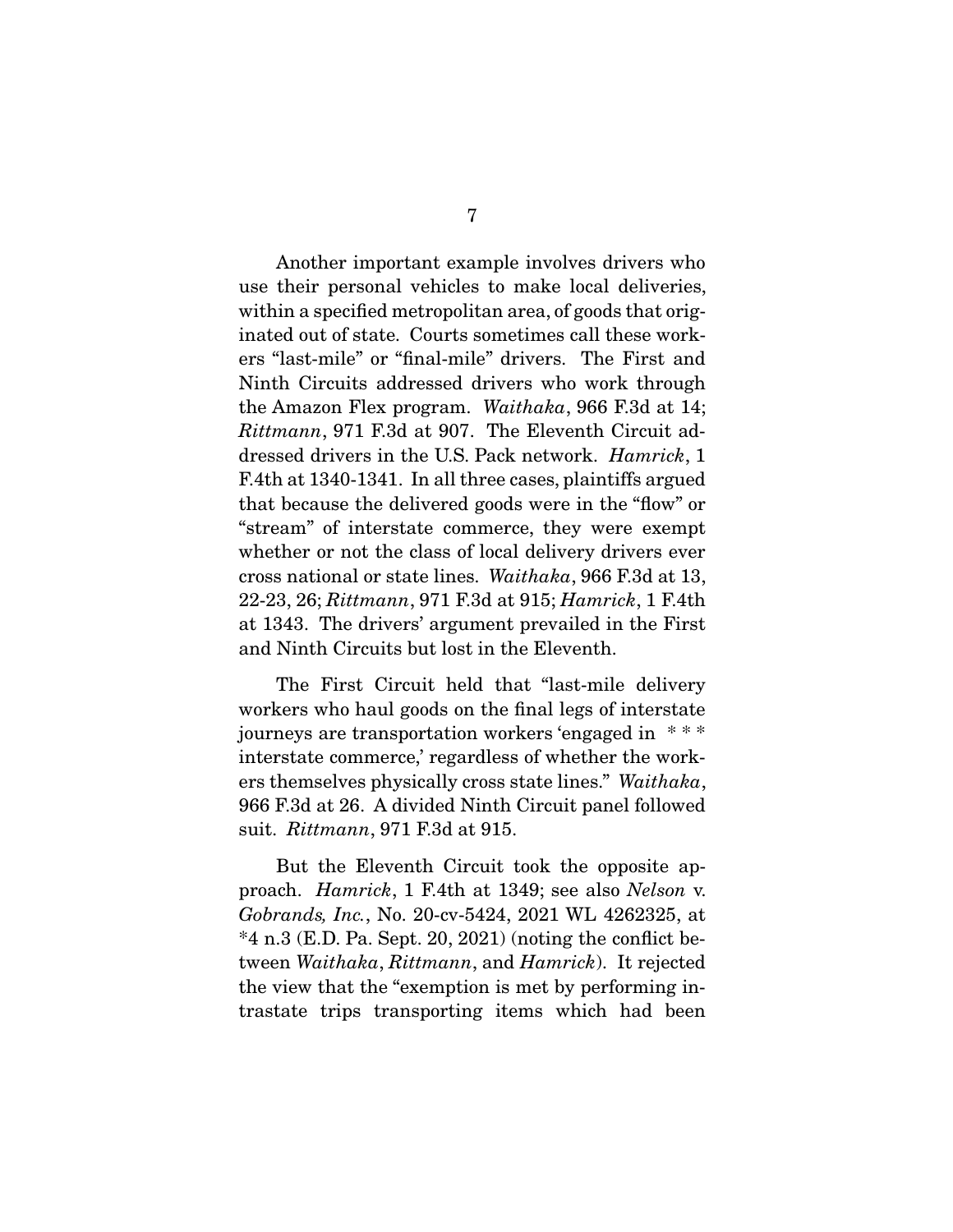previously transported interstate." *Hamrick*, 1 F.4th at 1349 (quotation marks and alterations omitted). The court instead endorsed the  $Rittmann$  dissent, "re-<br>quiring that the class of workers actually engages in quiring that the class of workers actually engages in the transportation of persons or property between points in one state (or country) and points in another state (or country)." Id. at 1350 (citing  $Rittmann$ , 971 F.3d at 926 (Bress, J., dissenting)).

These appellate decisions are just the tip of the iceberg. Courts have had to address many types of transportation workers over the past few years. That includes drivers who deliver meals and other items. from local restaurants, Wallace, 970 F.3d at 799, driv-<br>org who deliver greecries from local greecry steres, e.g. ers who deliver groceries from local grocery stores, e.g., Young v. Shipt, Inc., No. 20-cv-5858, 2021 WL 4439398, at \*1 (N.D. Ill. Sept. 27, 2021); O'Shea v. Maplebear Inc., 508 F. Supp. 3d 279, 282 (N.D. Ill. 2020), and drivers who make same-day deliveries of items that, by necessity, are kept in stock locally, Bean v. ES Partners, Inc.,  $533 E$  Supp. 3d 1996 1936 (S D Flo. 2021). Moop 533 F. Supp. 3d 1226, 1236 (S.D. Fla. 2021). Mean-<br>while, there have been a dozen or so cases addressing "ride-share" drivers, who use their own cars through companies like Uber and Lyft to drive passengers around town. See, e.g., Singh v. Uber Techs., Inc., No.<br>16 ev 3044 2021 WI 5494439 et \*7 8 (D N I Nov 23 16-cv-3044, 2021 WL 5494439, at \*7-8 (D.N.J. Nov. 23, 2021) (collecting cases), appeal filed, No. 21-3234 (Dec. 1, 2021). Although most courts have held that these drivers are not exempt from the FAA, a few have disagreed. See *ibid.* 

2. Alexander courts of the disagree of the more classify particular classes of workers, the more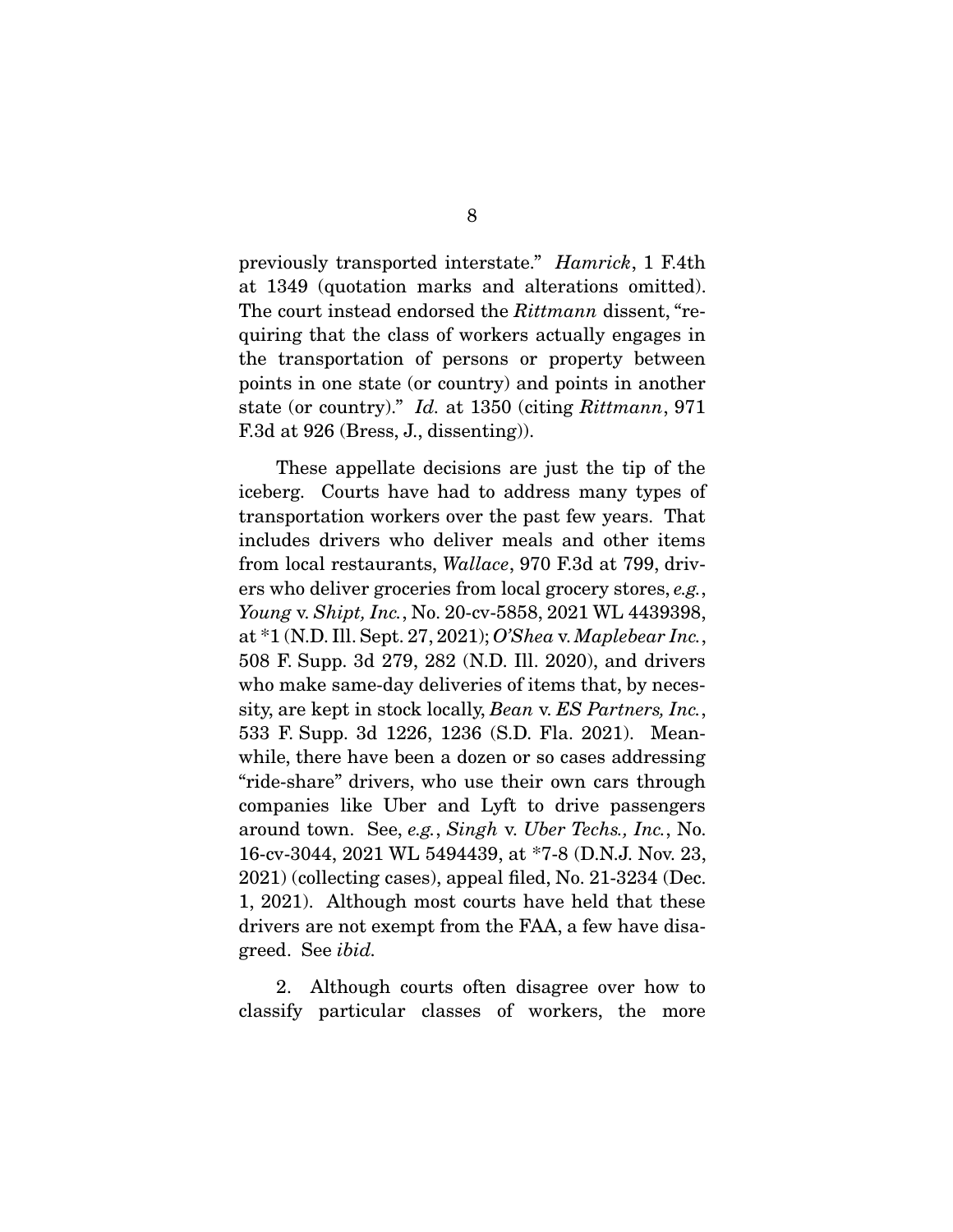fundamental disagreement is over what test to use. exemption turns on whether foreign or interstate commerce is a central part of the workers' activities when those workers are viewed as a class. See, e.g., Wallace,  $\alpha$ <sup>70</sup> E 3d et 800; *Hamrich* 1 E4th et 1346; Canricle v 970 F.3d at 800; Hamrick, 1 F.4th at 1346; Capriole v. Uber Techs., Inc., 7 F.4th 854, 865 (9th Cir. 2021); Cunningham v. Lyft, Inc., 17 F.4th 244, 252 (1st Cir. 2021).<br>They also agree that the class is viewed at a nationwide level, so that the exemption does not vary based on accidents of geography. See, e.g., Capriole, 7 F.4th at 862; Osvatics v. Lyft, Inc., 535 F. Supp. 3d 1, 15 (D.D.C. 2021). Otherwise, the FAA would treat drivers who live and work in the District of Columbia, near state lines, differently than drivers who perform the same work in Dallas—contrary to the statute's objec $s_{\text{avg}}$  is a metal set of  $s_{\text{avg}}$  in Dallas–contrary to the statute statute of providing a consistent foloral arbitration stand tive of providing a consistent federal arbitration stand-

But despite agreement on these points, courts disagree strongly over what constitutes being engaged in foreign or interstate commerce in the first place. Two courts of appeals endorse petitioner's position and limit such engagement to personally moving goods or passengers across state or national lines.  $Eastus$ , 960<br>F<sub>3d</sub> at 212:  $Hamrich$ , 1 F4th at 1350, 1351. But other F.3d at 212; *Hamrick*, 1 F.4th at 1350-1351. But other courts of appeals, like the court below, have determined that a class of workers can engage in foreign or interstate commerce without moving goods or passengers  $across state or national borders. Pet. App. 10a-11a;$ Waithaka, 966 F.3d at 26;  $Rittmann$ , 971 F.3d at 915;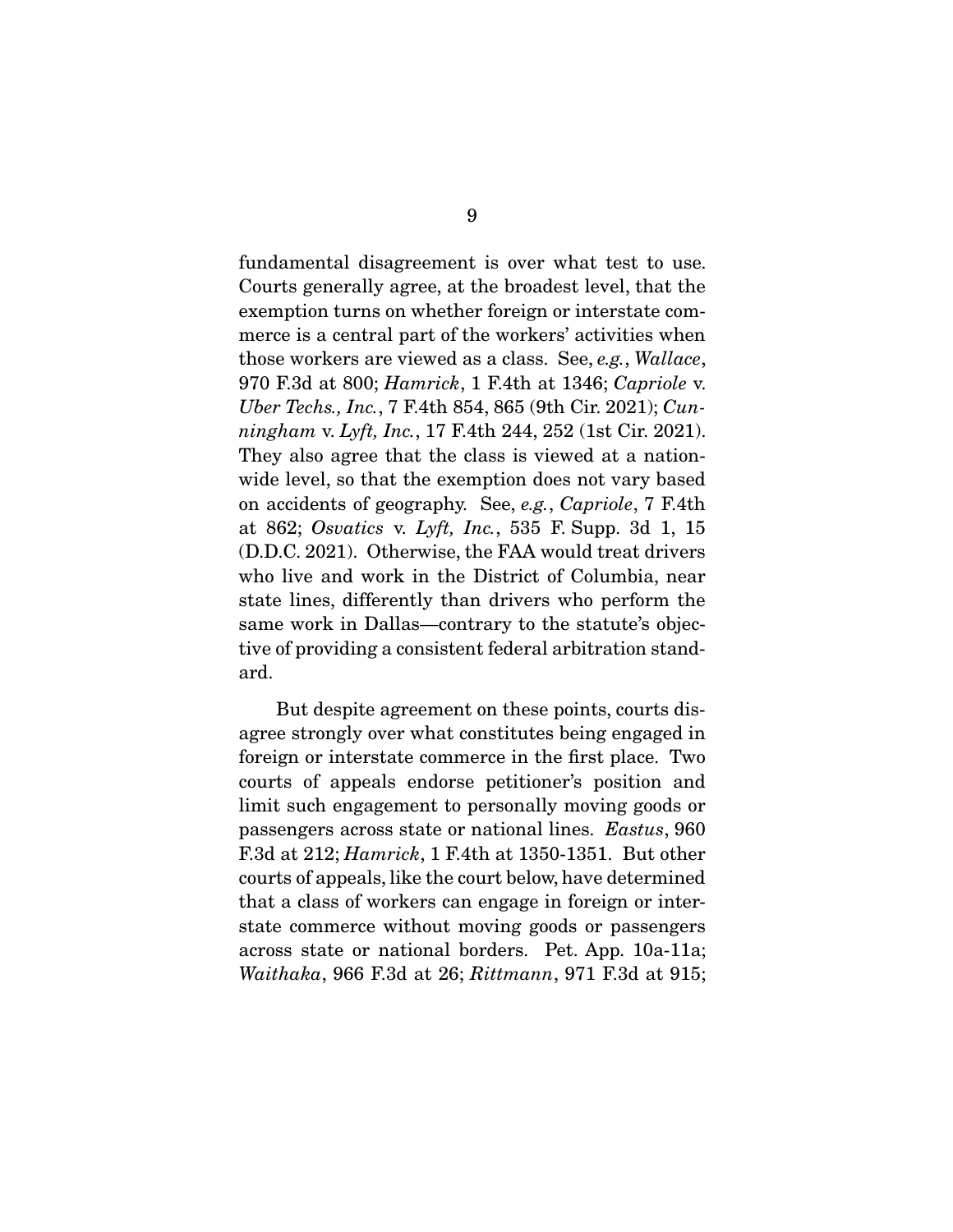# *Palcko v. Airborne Express, Inc.,* 372 F.3d 588, 593-594<br>(3d Cir. 2004).  $(3d - 2d - 1)$

The latter approach, however, creates serious line-<br>drawing problems—as some of these courts recognize.  $Waithaka$ , 966 F.3d 10, 25-26;  $Rittmann$ , 971 F.3d at 918. In the Ninth Circuit, for example, an important whether those items are in "continuous" transportation across multiple states. *Rittmann*, 971 F.3d at 916. If there is a meaningful break between the interstate portion does not constitute interstate commerce. *Ibid.*<br>But working out what such factors moon in proctice. But working out what such factors mean in practice requires case-by-case adjudication and has led to in $r_{\text{c}}$  and  $r_{\text{c}}$  case-by-case adjudication and  $r_{\text{c}}$  and  $r_{\text{c}}$  inconsistent and strange results.

One recent decision addressed the continuous-<br>transportation issue in the context of newspaper delivery. Reyes v. Hearst Commc'ns, Inc., No. 21-cv-3362, 2021 WL 3771782 (N.D. Cal. Aug. 24, 2021), appeal gued that the newspaper transit was not continuous because local deliverers sort and repackage the papers after they arrived at in-state warehouses, ostensibly breaking any continuity between the interstate and intrastate legs of the shipment.  $Id$ , at \*1-3. But the dis-<br>trist court did not think that this brook was enough trict court did not think that this break was enough, and so it held that the paper route was interstate commerce. Id. at  $*3$ .

text of food delivery. Carmona v. Domino's Pizza, LLC,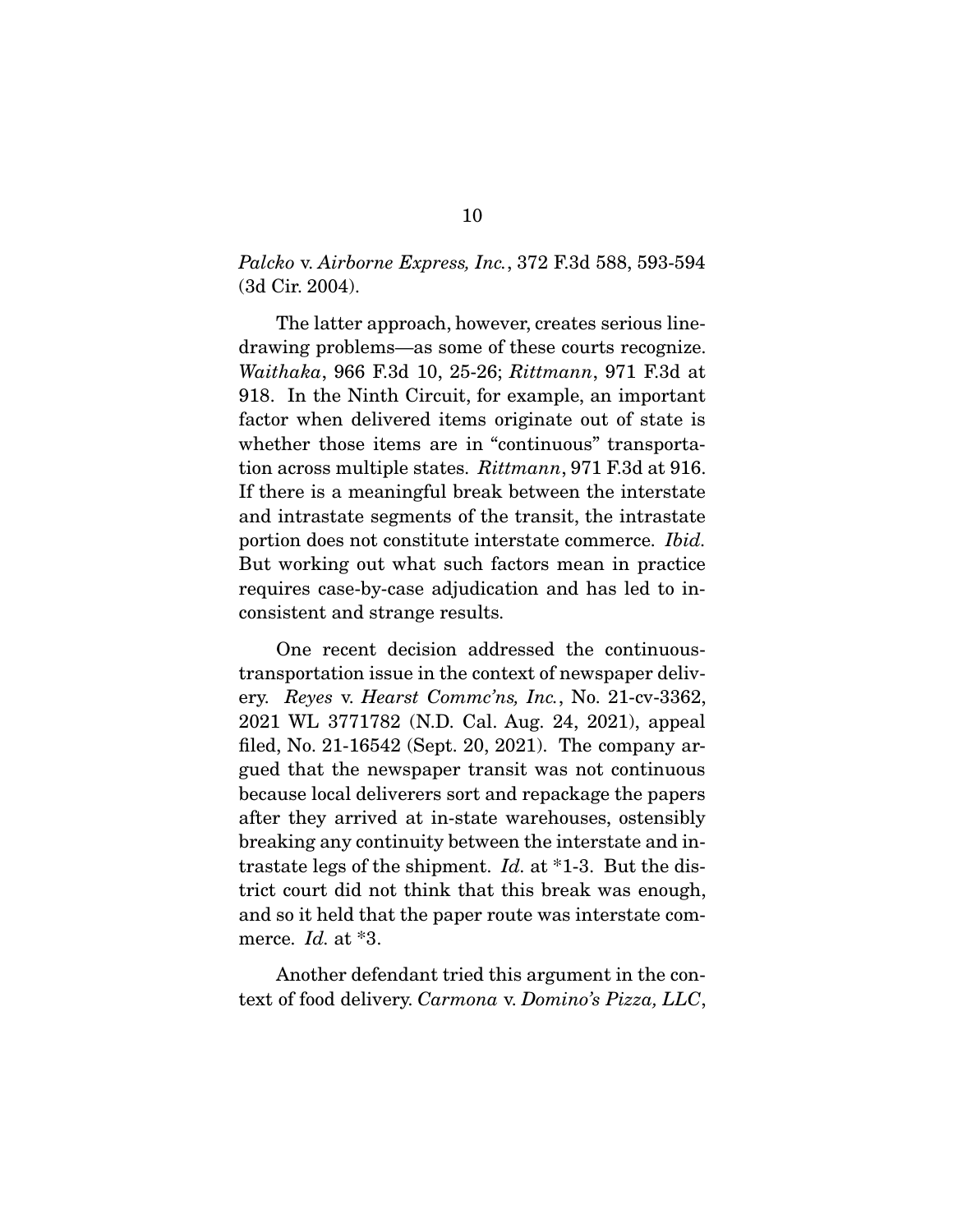that drivers who deliver pizzas *from* Domino's Pizza to gustomers are not exampt from the  $FAA$ , even if they customers are not exempt from the FAA, even if they deliver prepackaged items, like bottled soft drinks, that have traveled from out of state. See, e.g., Simeon<br>w. Domine's Pizza, LLC, No. 17 av 5550, 2019, WI v. Domino's Pizza LLC, No. 17-cv-5550, 2019 WL 7882143, at \*3-4 (E.D.N.Y. Feb. 6, 2019); Rittmann, 971 F.3d at 916; Wallace, 970 F.3d at 802. But the question in Carmona was about drivers who make deliveries to<br>Domino's Pizza from in-state supply centers or warehouses. 21 F.4th at 628-629. The company argued that these intrastate deliveries were not interstate commerce because warehouse employees would "reapportion, weigh, package, and otherwise prepare the goods" for local delivery and "transformed" raw materials into For the delivery and "transformed" raw materials into heaven that was apough to broak the continuity of intereven that was enough to break the continuity of inter-<br>state transportation, and the court held that these instate transportation, and the court held that these in-trastate drivers were exempt from the FAA. Id. at 630.

So under current Ninth Circuit doctrine, if a class<br>of workers deliver certain transformed items (pizzas) with untransformed items (bottled drinks) from a pizzeria to a residence, they are not engaged in interstate commerce. But if a class of workers deliver other transformed items (pizza dough) with other untransformed items (mushrooms) from a warehouse to a pizzeria, they are engaged in interstate commerce. What will happen in the next case is anybody's guess.  $\mathbf{r}_{\mathbf{r}}$ 

ceeded before the Ninth Circuit in Capriole. The Uber drivers in that case, citing Rittmann, argued that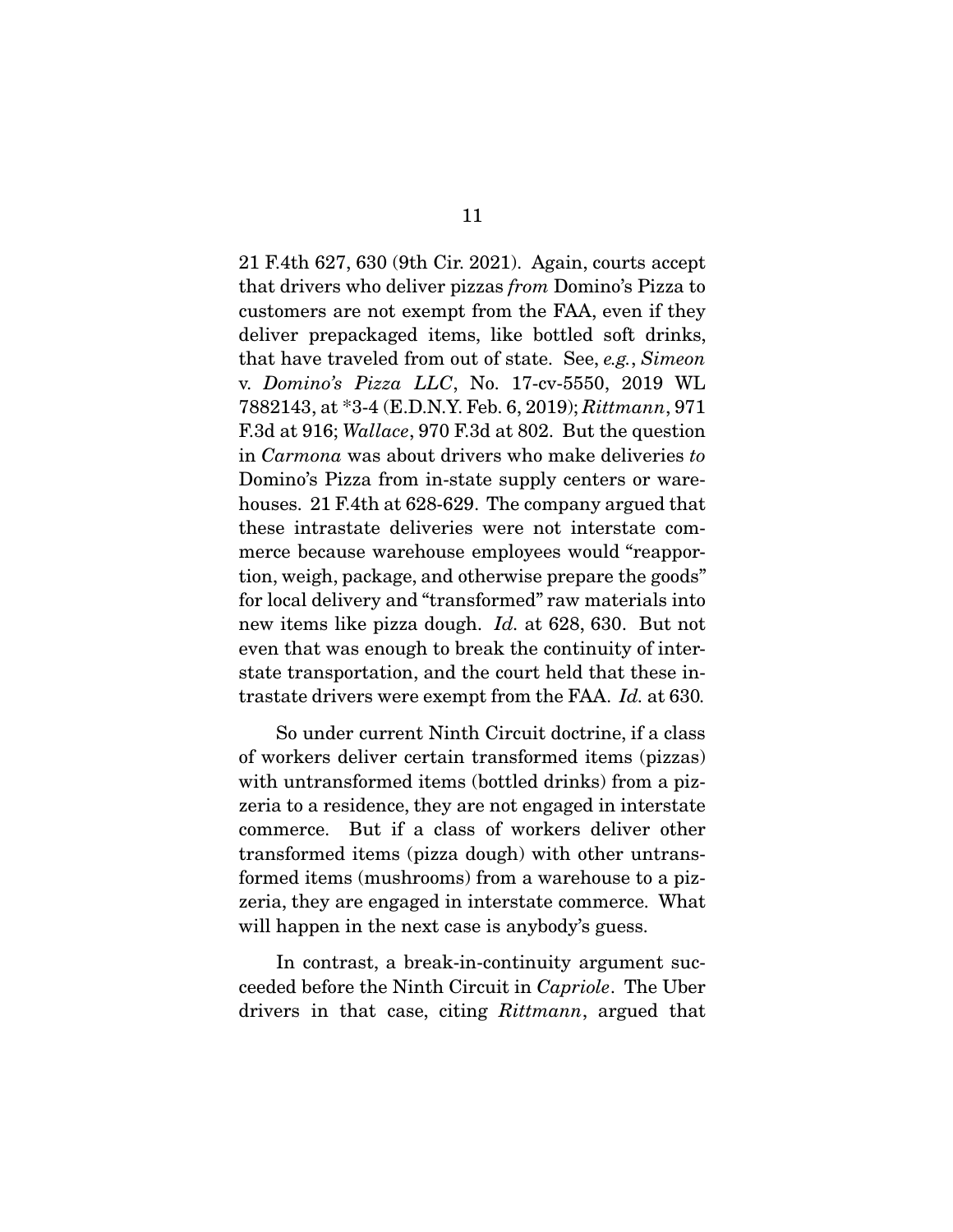continuous transit across state lines. Capriole, 7 F.4th at 863. But the court found that "even when transportpart of a larger foreign or interstate trip, Uber drivers are unaffiliated, independent participants in the passenger's overall trip, rather than an integral part of a single, unbroken stream of interstate commerce." Id. at 867; see also Cunningham, 17 F.4th at 250-251.

The *Federal Reporter* is rapidly filling with cases exploring the concept of continuous interstate transportation. And nothing requires courts to focus on that factor alone, or any other factor thought to be significant in some prior case. Other circuits have devised their own lists of (nonexclusive) factors for applying. the exemption. Singh v. Uber Techs. Inc., 939 F.3d 210,  $227.228$  (3d Cir. 2019) (identifying four fectors): Leng v. 227-228 (3d Cir. 2019) (identifying four factors); Lenz v. Yellow Transp., Inc., 431 F.3d 348, 352 (8th Cir. 2005) (identifying eight factors).

3. Without clear direction from this Court, this litigation is unlikely to slow down anytime soon. As long as workers provide transportation services in a variety of ways, courts will have to make ad hoc judgments about whether those workers seem more like the quintes sentially local pizza delivery driver or the quintessentially interstate long-haul trucker. And the quintessential interstate logical truckers interstated interstate logic  $s_{\text{inert}}$  is the case of these cases  $\mathbf{r}_{\text{inert}}$ direction is.

end "greater efficiency and speed" of expiration  $\frac{1}{2}$  and  $\frac{1}{2}$  and speed  $\frac{1}{2}$  and  $\frac{1}{2}$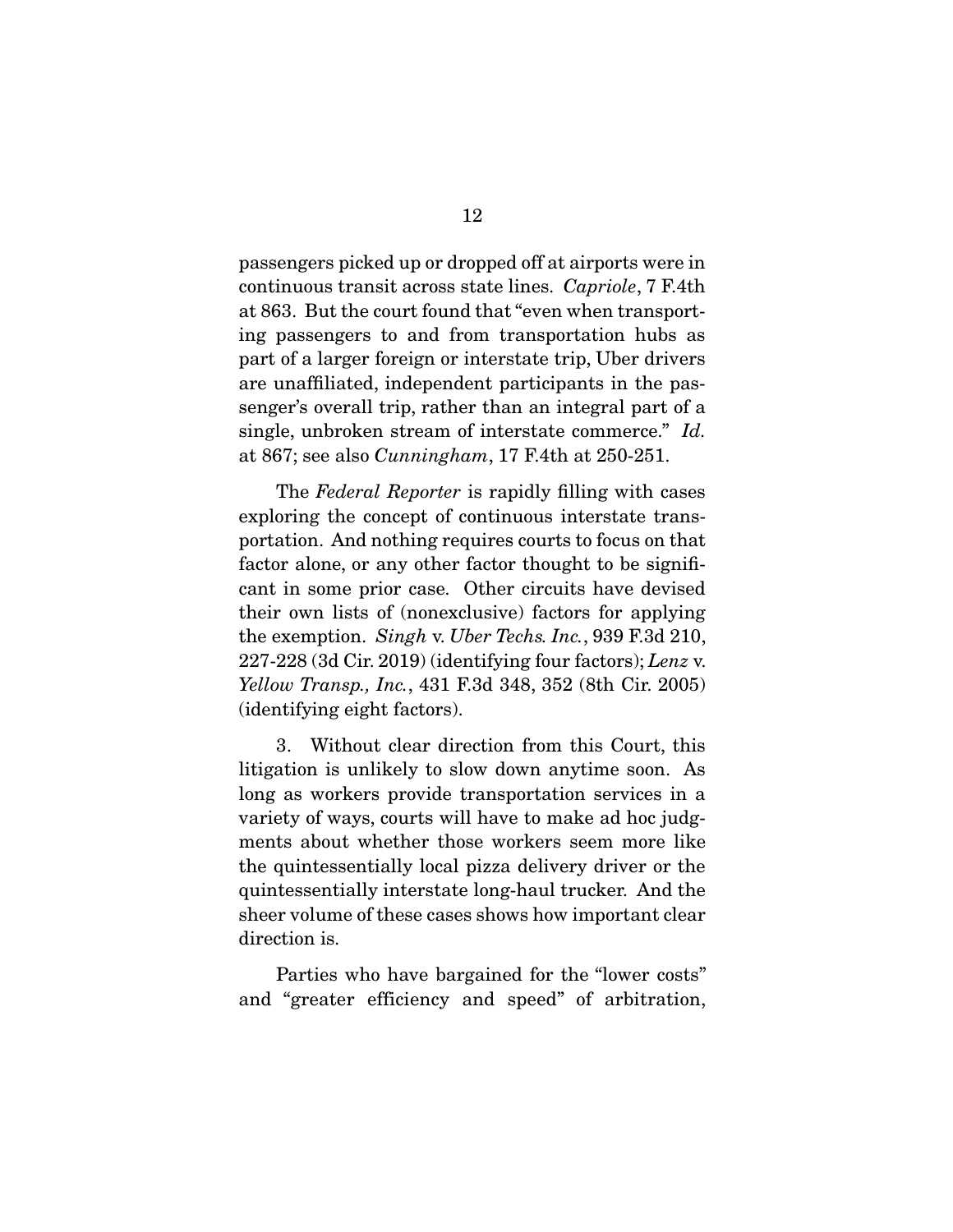Stolt-Nielsen S.A. v. AnimalFeeds Int'l Corp., 559 U.S.<br>662, 685 (2010), should not have to spend years in litigation over where their dispute belongs. The Court has consistently acknowledged this concern by giving. the FAA clear boundary lines. In Allied-Bruce Ter-<br>minix  $C_0$  v. Dobson, 513 U.S. 265, 275 (1995), the minix Cos. v. Dobson, 513 U.S. 265, 275 (1995), the Court adopted a "broad interpretation" of the FAA's general coverage provision in Section 2 because a narrower interpretation would have "create[d] a new, unfamiliar test" for the statute's applicability, "unnecessarily complicating the law and breeding litigation from a statute that seeks to avoid it." Ibid. In Circuit City, this Court heeded the same concern when construing the exemption in Section 1. It criticized the employee's construction for trying to introduce "considerable complexity and uncertainty  $***$  into the enforceability of arbitration agreements in employment contracts," again "breeding litigation from a statute that seeks to avoid it."  $532$  U.S. at 123 (citation omit- $\text{tod}$ ted).

Complex tests for the FAA's boundaries are bad<br>for the same reasons that complex jurisdictional tests are bad: they "eat.  $\vert \vert$  up time and money as the parties litigate, not the merits of their claims, but which [forum] is the right [forum] to decide those claims." Hertz<br>Corn y Friend, 550 U.S. 77, 04 (2010), "Complex tosts Corp. v. Friend, 559 U.S. 77, 94 (2010). "Complex tests produce appeals and reversals, encourage gamesmanship, and, again, diminish the likelihood that results and settlements will reflect a claim's legal and factual merits." *Ibid.*; cf. Grable & Sons Metal Prods., Inc. v.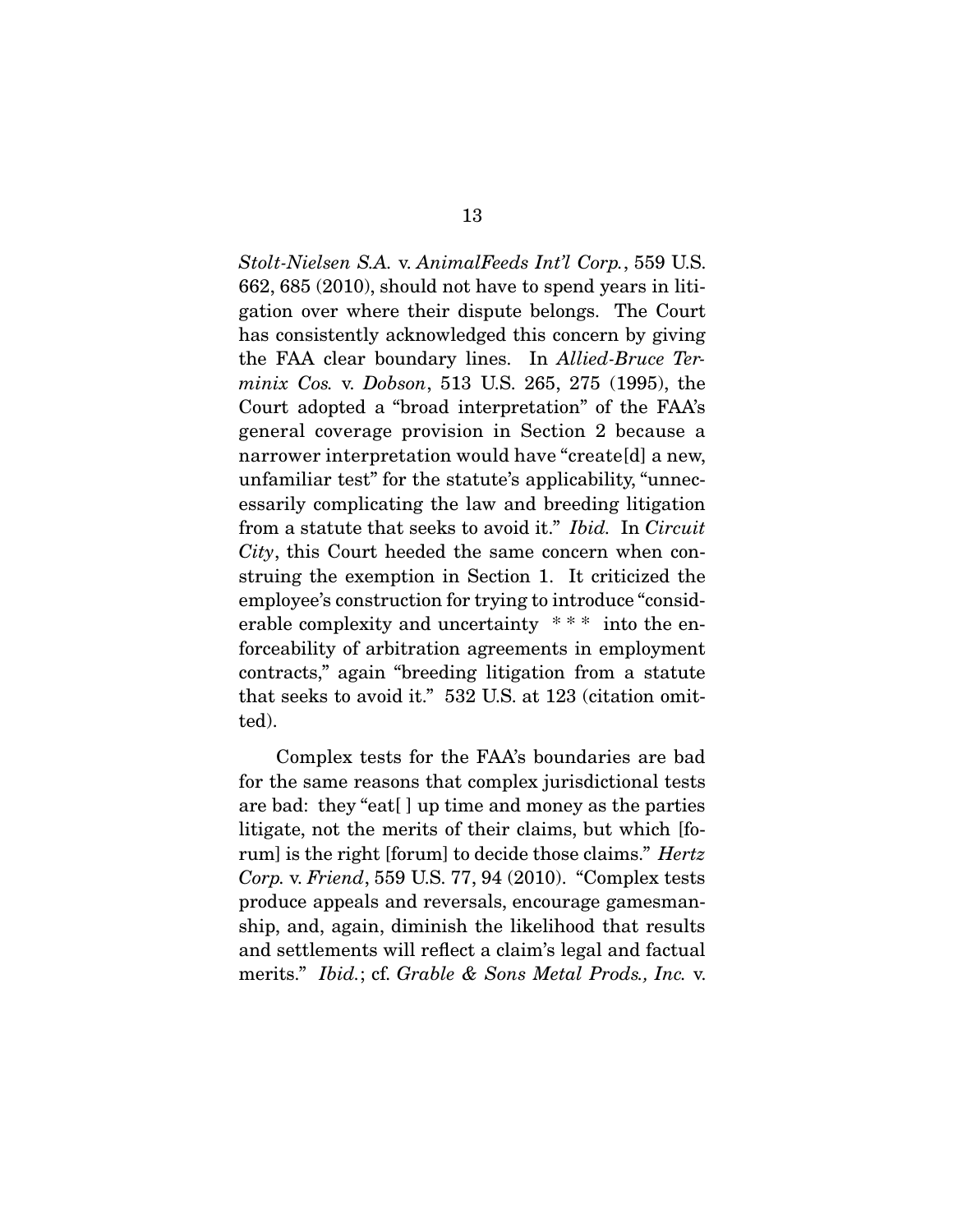*Darue Eng'g & Mfg.*, 545 U.S. 308, 321 (2005) (Thomas, J., concurring) ("Jurisdictional rules should be clear.").

Right now, however, courts and parties in most cir-<br>cuits lack a predictable test for the FAA's exemption. The result is an ever-growing body of one-off decisions. whose implications scarcely stretch further than the facts at hand. No one can know, without litigating, whether transportation workers' arbitration agreements are enforceable under federal law. ments are enforceable under federal law.

 $\frac{1}{2}$  ised to arbitrate with amicus in  $Rittmann$ . He also per-<br>formed work for "gig economy" companies like Uber Grubhub, and others. See Lawson v. Grubhub, Inc.,  $302$ <br>E. Supp. 2d. 1071, 1073. (N.D. Col., 2018), vecated and F. Supp. 3d 1071, 1073 (N.D. Cal. 2018), vacated and 2021). But under current Ninth Circuit law, the FAA would hold Mr. Lawson to arbitration agreements with Uber and Grubhub, but not to his Amazon Flex arbitration agreement with amicus. In other words, if someone like Mr. Lawson sought to pursue a claim over food deliveries from local restaurants, whether the FAA would enforce a promise to arbitrate would depend on which company's platform he was using at the time. See Rittmann, 971 F.3d at 938 (Bress, J., dissent-<br>time. And it took yours of litigation, across multiple. cases, to arrive at that arbitrary outcome. See Capri-<br>cle 7  $F$ 4th at 861; Wallace 970  $F$ 3d at 803; *Rittmann* ole, 7 F.4th at 861; Wallace, 970 F.3d at 803; Rittmann, 971 F.3d at 919 (majority opinion).

For some adjustment is the some adjustment of the countries. and unpredictability may not be a terrible result. But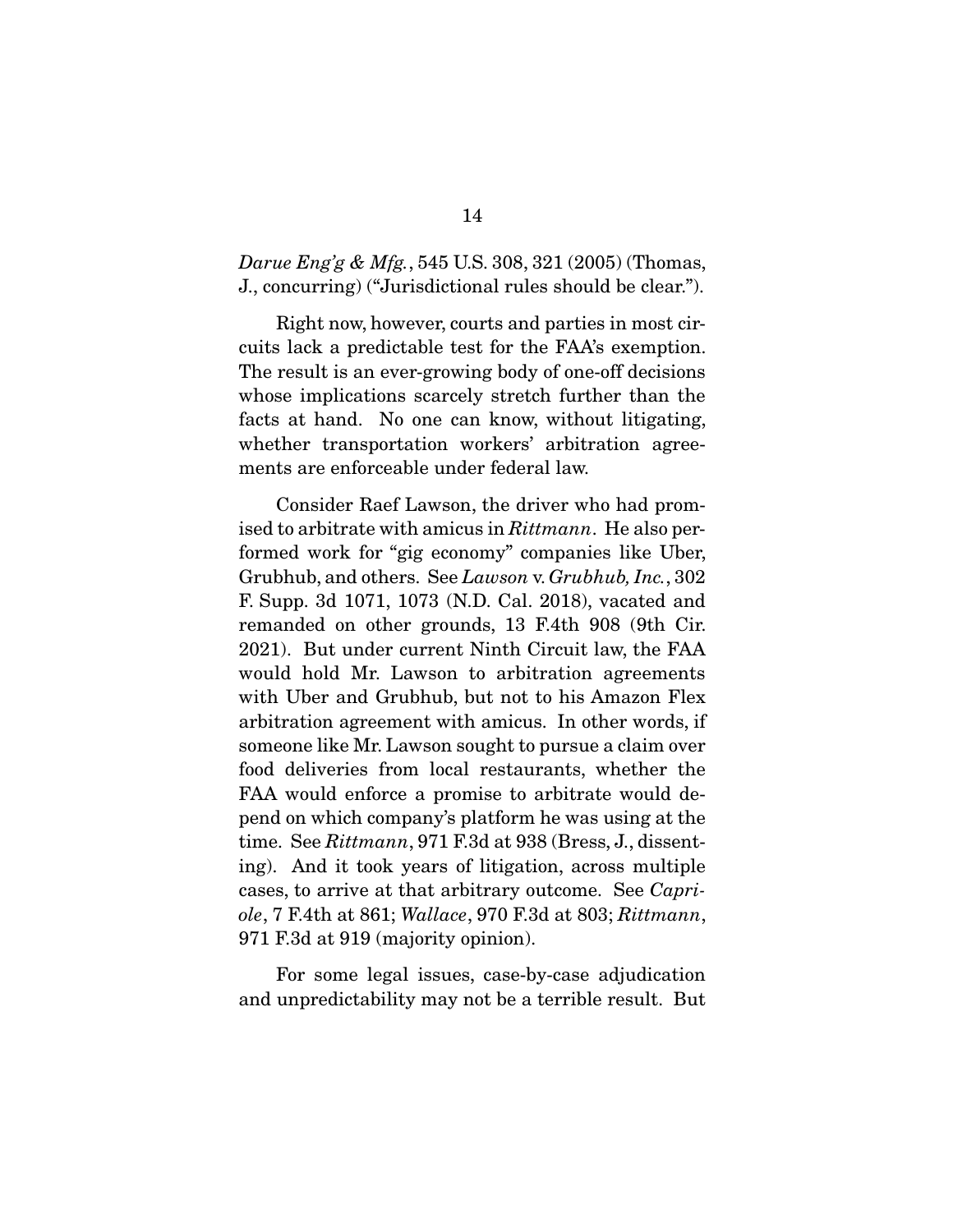for the enforceability of arbitration agreements, it is disastrous. The Court should take this opportunity to provide definitive and much-needed guidance on the scope of the exemption's residual clause. Courts and parties should not have to keep spending time and energy sorting through each permutation of transportation work in the modern economy. The FAA exemption should not depend on whether drivers who use their personal cars and smartphones to make local deliveries have a person, a package, or a pizza in the back  $\frac{1}{2}$  and  $\frac{1}{2}$  person, a package, or a pixza in the back seat.

### **B. The Best Reading Of The Statute Limits "Foreign Or Interstate Commerce" To Cross-Boundary Transportation.**

Of course, the importance of a clear test does not<br>give courts license "to pave over bumpy statutory texts" to achieve results those statutes do not support. New Prime, 139 S. Ct. at 543. But here, the clearest statutory test is also the one with the greatest sup-<br>port—by far. As petitioner details (at 14-33), the text, structure, historical context, and purposes of the FAA all show that the exemption's reference to "foreign or interstate commerce" is limited to transportation of goods or persons across state or national lines. Rather than repeat petitioner's discussion, this brief underthan repeat petitioner's discussion, this brief underscores the key points.

 1. This Court has already resolved the hardest clause. In *Circuit City*, the Court relied on important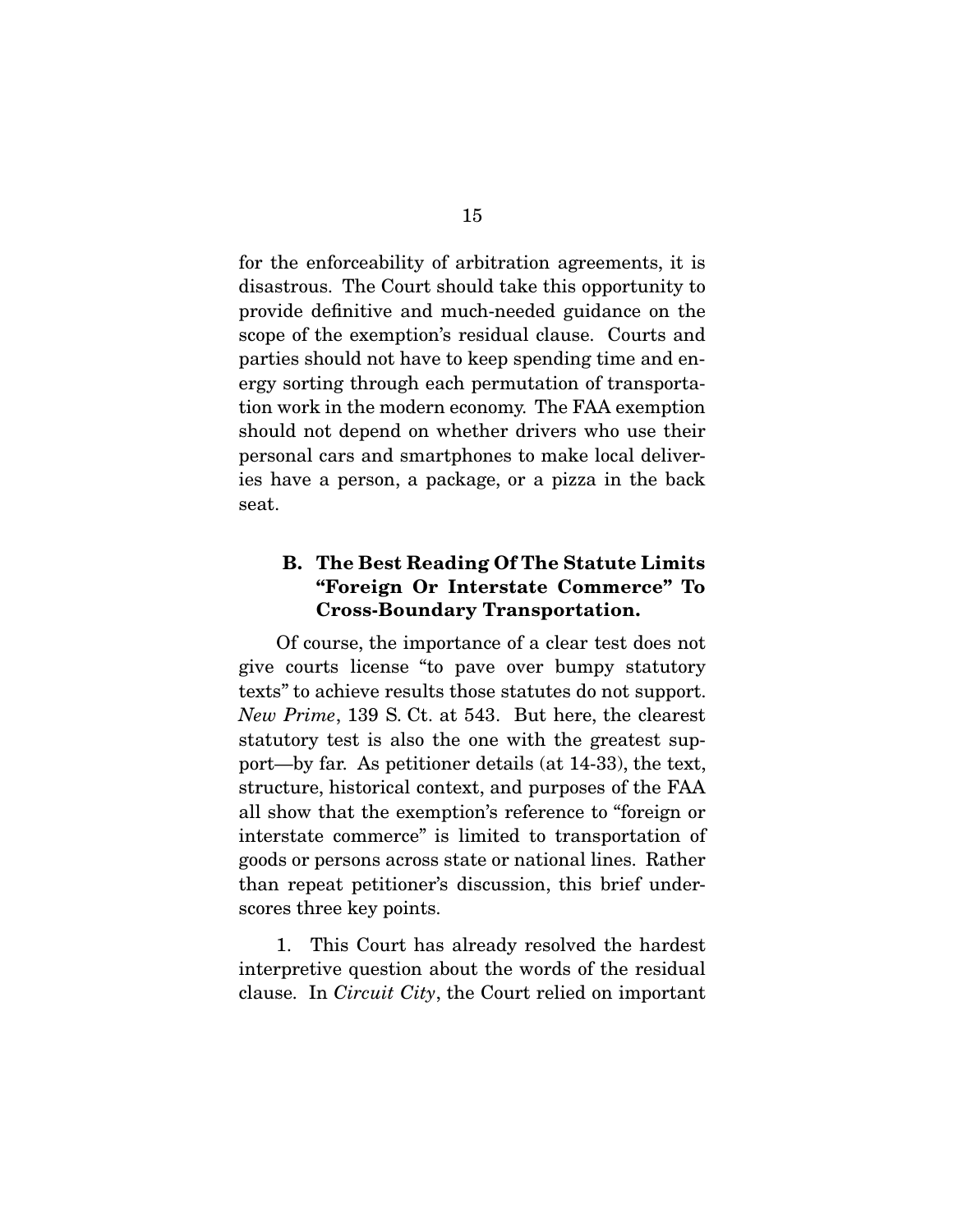contextual clues to hold that for this statutory provi $s_{\text{air}}$  and  $s_{\text{air}}$  or  $s_{\text{air}}$  in transportation  $\approx 529$  IIS of  $100$  $q_{\text{max}}$  engaging in transportation.  $\sigma$  is  $\sigma$  at  $\sigma$ 

The exemption's reference to "commerce" does not<br>encompass all activities within either the traditional or the modern understandings of "commerce." Id. at<br>114 Traditionally "commerce" consisted of solling 114. Traditionally, " 'commerce' consisted of selling, buying, and bartering, as well as transporting for these purposes." United States v. Lopez, 514 U.S. 549, 585<br>(1995) (Thomas I, concurring). And in modern times (1995) (Thomas, J., concurring). And in modern times, substantial effect on interstate trade and transportation. Id. at 559 (majority opinion). But in Circuit City, the Court hold that transportation is the only type of the Court held that transportation is the only type of foreign or interstate commerce that triggers the FAA exemption. That is why selling electronics that are manufactured all over the world—as the respondent  $\frac{1}{2}$  salesperson in *Circuit City* did—does not qualify as en-See Cir. City, 532 U.S. at 109-110.

With that holding in hand, it becomes far easier to interpret the exemption's reference to "interstate commerce." According to *Circuit City*, "commerce" refers to<br>transportation only. The meaning of "interstate" is no transportation only. The meaning of "interstate" is no<br>mystery: "existing between, or including, different  $\frac{1}{100}$  States." Webster's New International Dictionary of the  $\frac{1}{100}$   $\frac{1}{1000}$  (Nebster's First). English Language 1130 (1st ed. 1909) (Webster's First); see also, e.g., 1 Compact Edition of the Oxford English Dictionary 1469 (1971) (defining "[i]nterstate" in relevant part as "[l]ying, extending, or carried on between  $v_1, v_2, v_3, v_4, v_5, v_6, v_7, v_8, v_9, v_1, v_1, v_2, v_3, v_1, v_2, v_3, v_4, v_5, v_6, v_7, v_7, v_8, v_9, v_1, v_2, v_3, v_4, v_5, v_6, v_7, v_8, v_9, v_1, v_2, v_3, v_4, v_6, v_7, v_8, v_9, v_1, v_2, v_3, v_4, v_7, v_8, v_9, v_1, v_2, v_4, v_6, v_7, v_8, v_9, v_1,$ states"). So "interstate commerce," when restricted to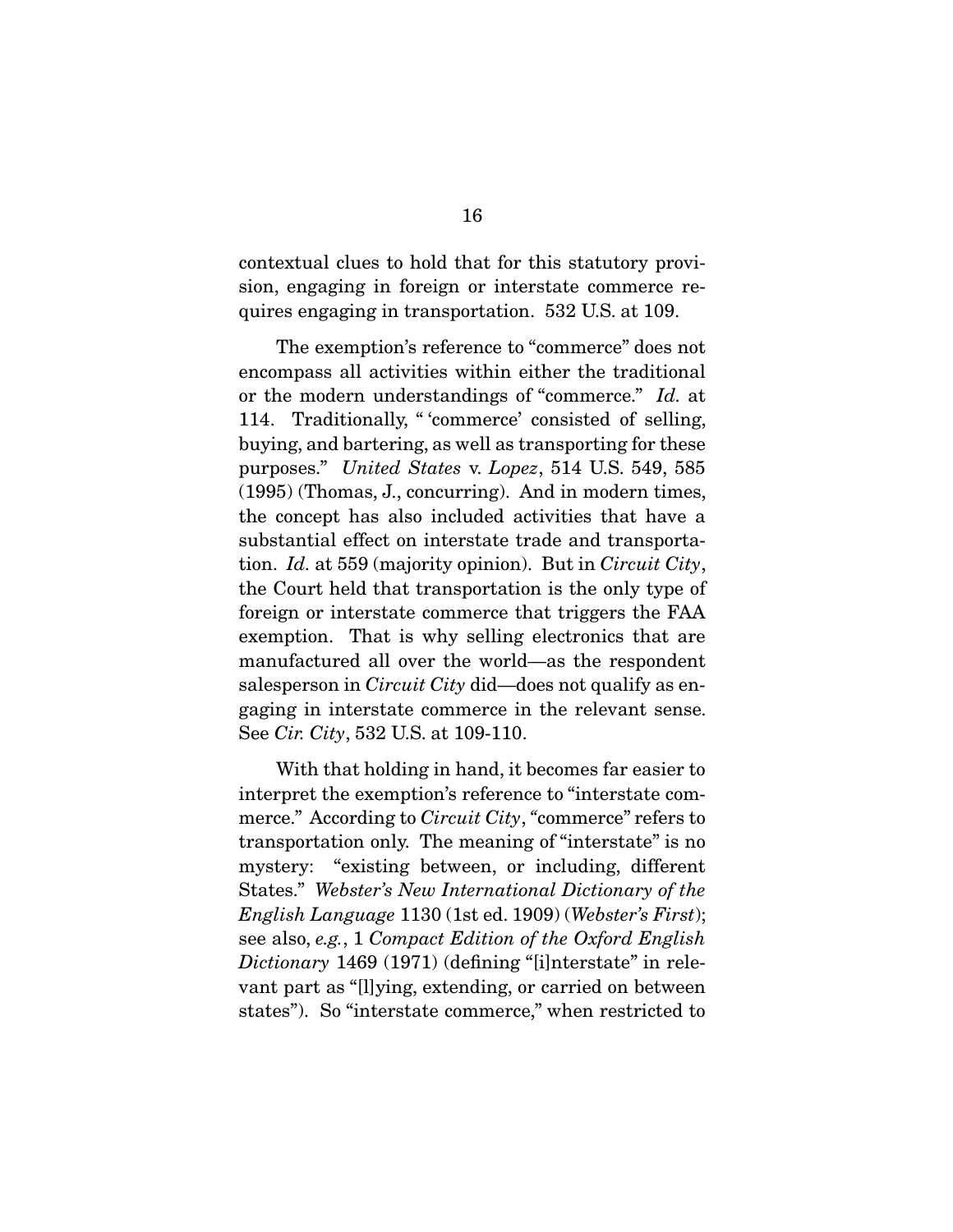transportation activities as *Circuit City* requires, means "the transportation of persons or property between or among the several states of the Union, or from or between points in one state and points in another state." Black's Law Dictionary 651 (2d ed. 1910);<br>see also Bittmann, 971 E.3d et 926 (Bress, L. dissent see also Rittmann, 971 F.3d at 926 (Bress, J., dissenting).

Circuit City understood the majority's holding in these<br>exect terms. They characterized the majority as on exact terms. They characterized the majority as en-<br>dorsing the view "that only employees engaged in interstate transportation are excluded by  $§ 1$ ." Cir. City,<br>532 US at 130 (Stavons I dissorting). That limits 532 U.S. at 130 (Stevens, J., dissenting). That limitation from the major from the majority's holding and basic dictionary definitions.

question under the exemption is whether the *class of* workers is engaged in foreign or interstate commerce.<br>Much of the current confusion in lower courts stems from not recognizing this point. Some courts instead ask whether the class of workers is contributing to a business enterprise engaged in foreign or interstate commerce.

For example, the First and Ninth Circuits found<br>local delivery drivers exempt based on their role furthering the commercial aims of the businesses that engaged them to perform local activities. Waithaka, 966 F.3d at 19; Rittmann, 971 F.3d at 917. The Seventh Circuit below likewise stressed that airplane loaders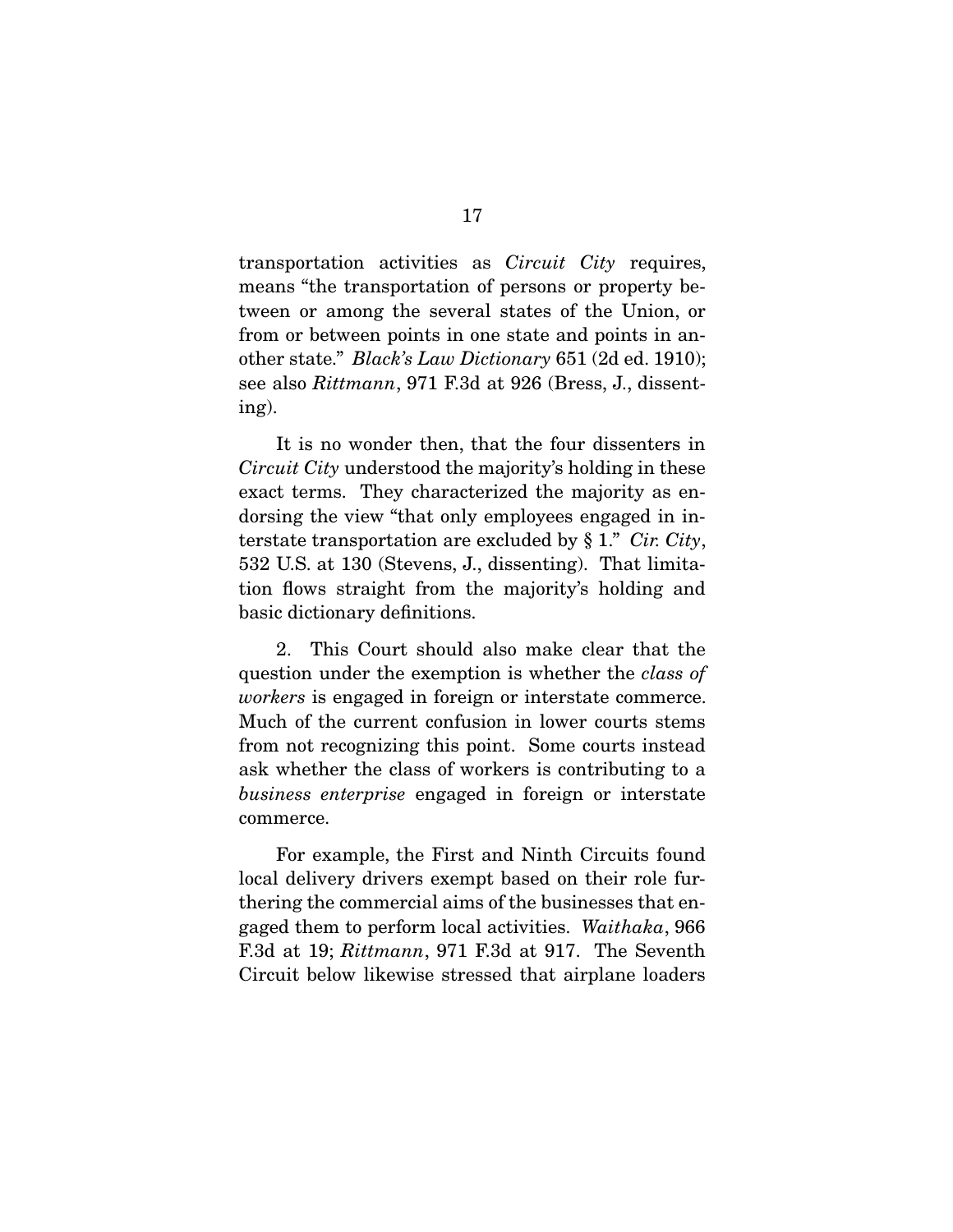$\frac{1}{2}$  and the enterprise of the enterprise of  $\frac{1}{2}$  and  $\frac{1}{2}$  and  $\frac{1}{2}$  and  $\frac{1}{2}$  and  $\frac{1}{2}$  $\mathcal{G}$  between states and countries. The countries and countries. The per-

This view conflicts with the text of the statute and<br>basic statutory-interpretation principles. The plain language of the residual clause focuses on the activities in which the "class of workers" engage. As then-Judge Barrett observed, "the first thing we see in the text of the residual category is that the operative unit  $t_{\text{max}}$  of the residual category is that the operative unit  $\frac{t_{\text{max}}}{t_{\text{max}}}$  is a 'class of workers.' " Wallace, 970 F.3d at 800. That is a dead giveaway, especially in comparison with the sion. There, the statute asks whether the "transaction" between the contracting parties involves commerce. 9  $U.S.C. 2.$  Courts should "presume $[]$  that Congress acts intentionally and purposely" when it varies wording in a single statute like this. Russello v. United States,  $\frac{16}{4}$  and  $\frac{16}{4}$  and  $\frac{22}{4}$  (1083). That principle forbids beging the U.S. 16, 23, (1983). That principle forbids basing the cargo loader's airline employer and its customers. The transportation activities in which the "class of workers" themselves engage must constitute "foreign or interstate commerce." terstate commerce."

On top of this conflict with the statutory text, re-<br>lying on the business enterprise's connection to foreign or interstate commerce also conflicts with *Circuit City*. The salesperson at a nationwide electronics retail chain performs an essential part in the business's foreign and interstate commerce. So too does the accountant whom an interstate trucking line employs to keeps its books. Once one opens up the inquiry beyond the activities of the class of workers, there is no stopping activities of the class of workers, there is no stopping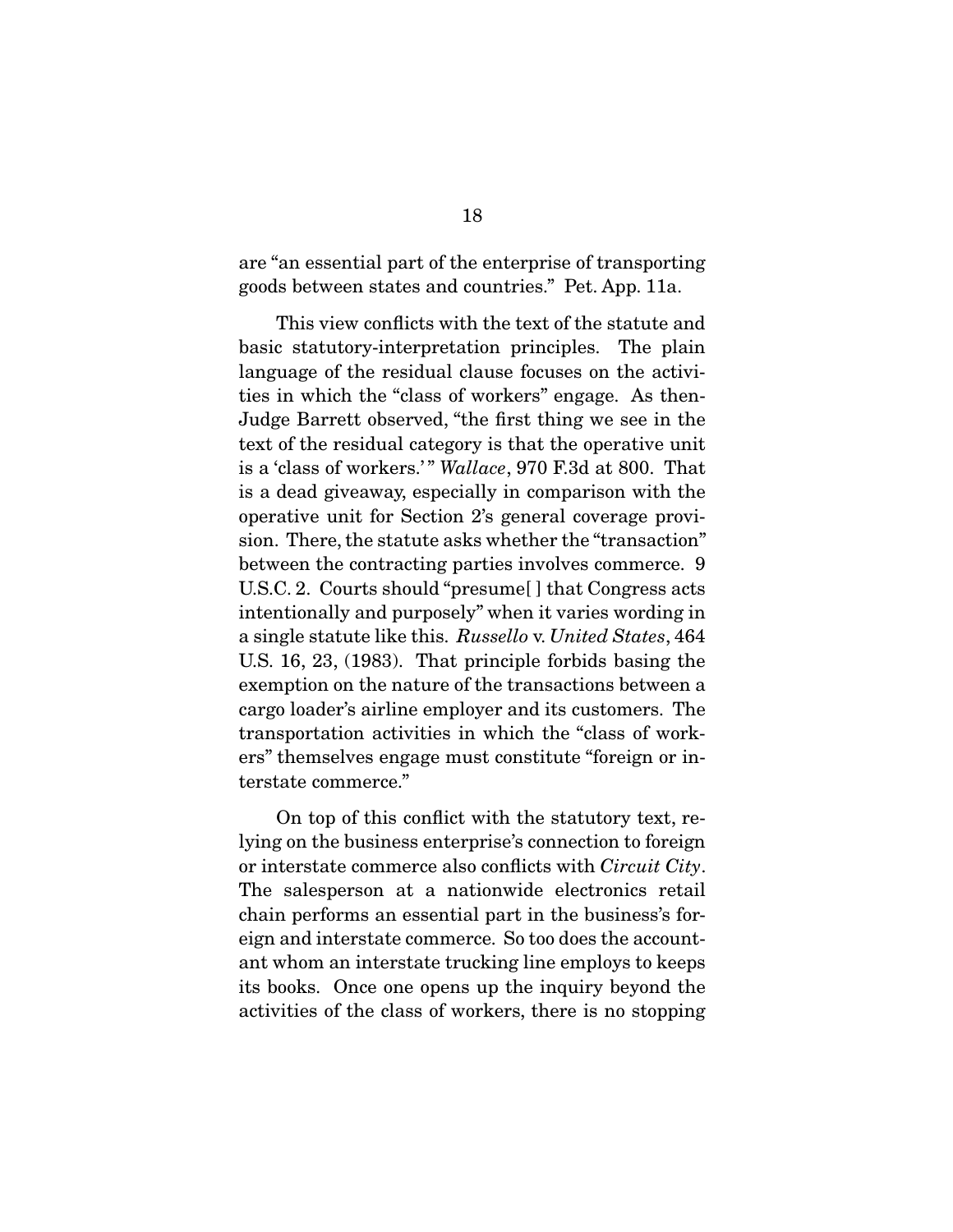point, and adhering to Circuit City's already-established boundary would seem arbitrary.

tried to blame *Circuit City* for the line-drawing prob-<br>lome that their annreach greates. See *Waithaha*, 966 lems that their approach creates. See Waithaka, 966<br>F.3d at 25 (claiming that "the line-drawing conundrum" \* \* \* is a product of *Circuit City*");  $Rittmann$ , 971 FIRE AT 1918 (STATE). But this Court is not to blame.<br>Circuit City creates a coherent and straightforward rule, whose application to local transportation workers showing pose little diameters,

Again, the ultimate question is whether "foreign<br>or interstate commerce" is a central—not merely incidental—part of what the class of workers does. See, e.g., Wallace, 970 F.3d at 801; Hamrick, 1 F.4th at 1346;<br>Canricle, 7 F.4th at 865; Cunningham, 17 F.4th at 252 Capriole, 7 F.4th at 865; Cunningham, 17 F.4th at 252.<br>Because "foreign or interstate commerce" is limited to cross-border transportation, that sort of transportation must be central to the activities of the class of workers. Cross-border transportation is not a central part, however, of making local deliveries or performing other local activities in a specified U.S. city. Indeed, it is the opposite of what such workers are engaged to do and in fact do. And although some drivers work in cities near state lines that they incidentally cross over from time to time, the exemption creates a national standard that does not define the class of workers in terms of the state or city in which they work. See, e.g.,  $Carniel_2$ ,  $7$  E4th at 869; Quaties, 535 E Supp. 3d at Capriole, 7 F.4th at 862; Osvatics, 535 F. Supp. 3d at 15. Putting these principles together, cross-border transportation will be central to a class of workers' transportation will be central to a class of workers'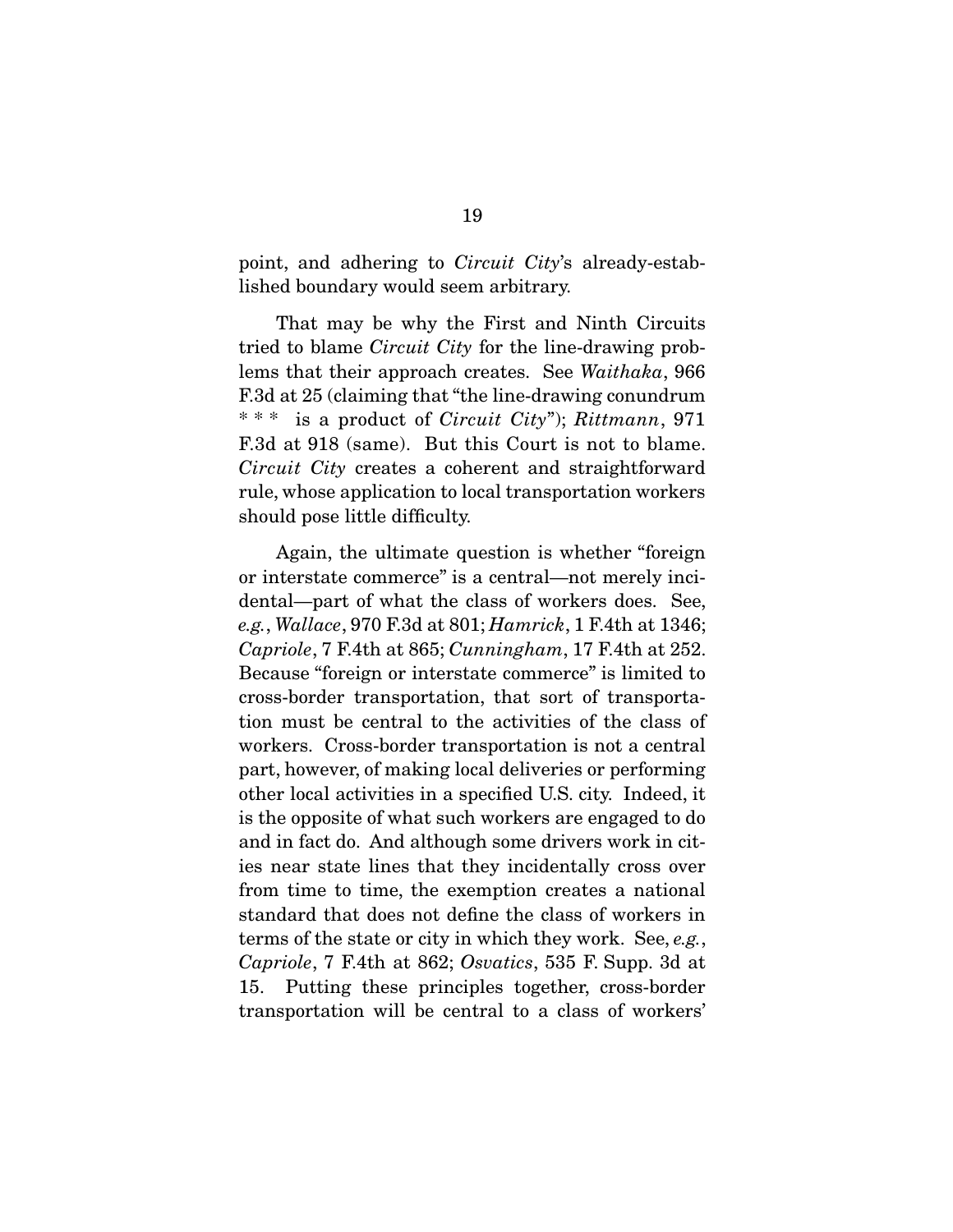activities only if they, as a nationwide class, customar-<br>ily perform such long-distance transportation—like the interstate trucking in New Prime.

3. A third important point in favor of petitioner's interpretation is its compatibility with the FAA's purposes. As detailed already, the FAA's objectives require that its application be clear and predictable. See  $q$ upra Section A.3. Petitioner's interpretation serves e.g., Rittmann, 971 F.3d at 928 (Bress, J., dissenting). In addition, a more "precise reading" of the exemption also serves the FAA's overarching aim, which is "broadly to overcome judicial hostility to arbitration agreements"  $Cir$   $Citr$ ,  $532$  US at 118,119 (emphasis) agreements." Cir. City, 532 U.S. at 118-119 (emphasis added) (quoting Allied-Bruce, 513 U.S. at 272-273).

Unable to contest these points, respondent tries to<br>focus on entirely different legislative purposes. She argued in the court below that if a strike by a particular group of transportation workers would cause disruptions in the national economy, courts should include them within the exemption. See Resp. C.A. Br.  $28-31$ ; Resp. C.A. Reply Br. 23-27. She claims that doing so is somehow consistent with this Court's observation in New Prime that the exemption reflects Congress's wish<br>"not to unsettle" industry specific elternate dispute "not to unsettle" industry-specific alternate dispute 139 S. Ct. at 537 (quoting *Cir. City*, 532 U.S. at 121).

purposive arguments. First, as  $New\ Prime$  itself explains, the exemption creates space for Congress, not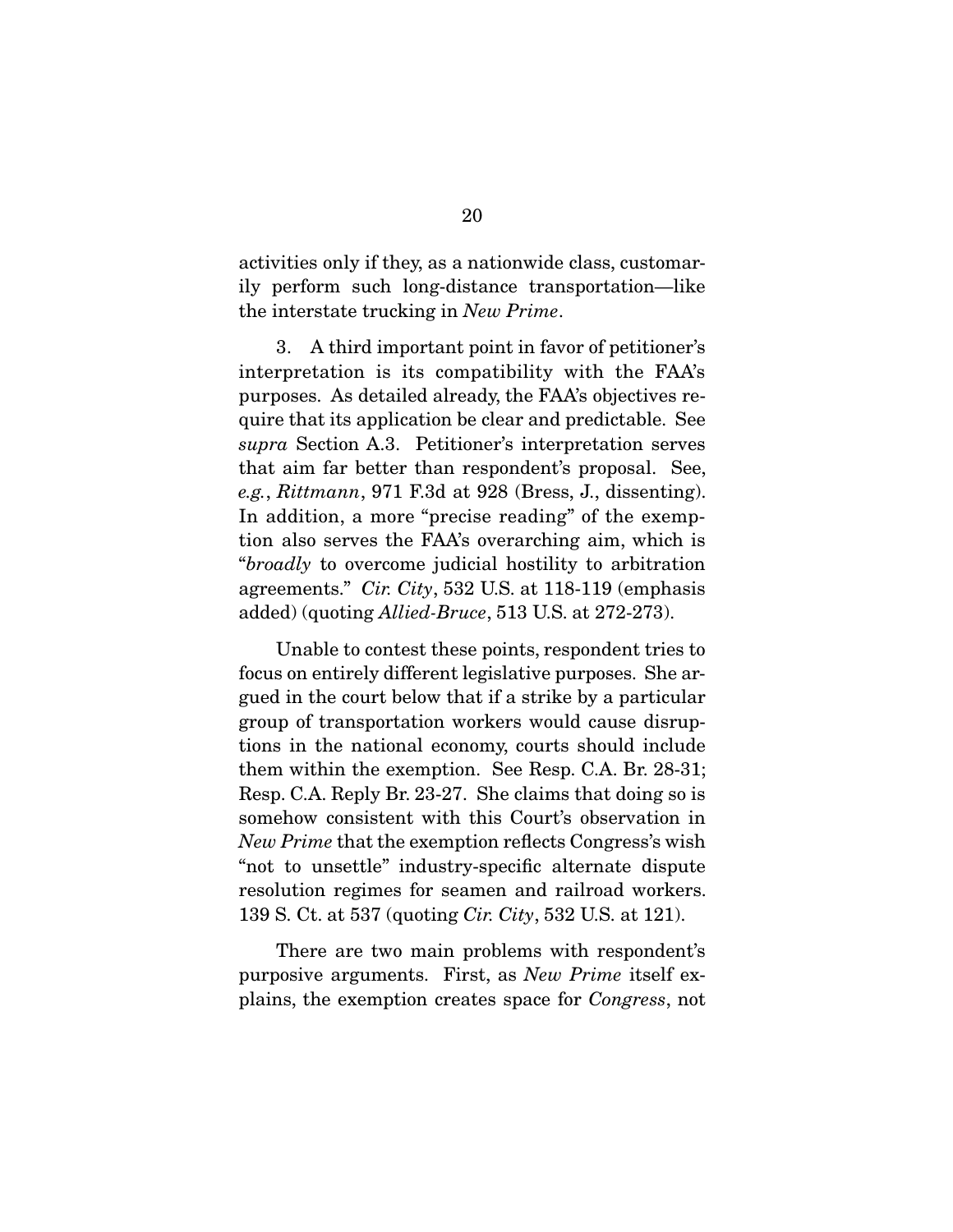the judiciary, to make policy judgments about when strikes might threaten excessive harm to the national economy and when specialized dispute resolution procedures might reduce the risk. Nothing in this Court's FAA cases or general approach to statutory interpretation supports reading the residual clause based on jution supports reading the residual clause based on judicial intuitions about those challenging policy issues.

Second, Congress's judgments about which work-<br>ers should be subject to specialized dispute resolution mechanisms do not match respondent's broad-brush portrayal. As one salient example, Congress chose not<br>to make the Beilway Labor Act's specialized arbitra to make the Railway Labor Act's specialized arbitrasors like respondent. Pet. Br. 8. It would be backwards to bend the language of the residual clause to include respondent based on theories about the importance of specialized procedures that do not even apply to her. specialized procedures that do not even apply to her.

If anything, Congress's judgments in subjecting<br>certain workers to specialized dispute resolution reexamples resolution of specialized dispute resolution re-<br>gimes reinforce its preoccupation with *long-distance*,<br>rether than local transportation work. Circuit City rather than local, transportation work. Circuit City<br>emphasized the Shipping Commissioners Act of 1872, ch. 322, 17 Stat. 262, and the Transportation Act of 1920, Pub. L. No. 66-152, 41 Stat. 456, which respectively applied to certain seamen and railroad employ $t_{\text{c}}$  applied to certain seamen and railroad employ-<br>ees. See Cir. City, 532 U.S. at 121. Both statutes cut against respondent's view of the FAA exemption.

As for the seamen, Congress quickly amended the Shipping Commissioners Act to exclude local maritime  $\frac{1}{\pi}$  is  $\frac{1}{\pi}$  of  $\frac{1}{\pi}$  in  $\frac{1}{\pi}$  is  $\frac{1}{\pi}$  or  $\frac{1}{\pi}$  and  $\frac{1}{\pi}$  is  $\frac{1}{\pi}$  in  $\frac{1}{\pi}$  in  $\frac{1}{\pi}$  in  $\frac{1}{\pi}$  in  $\frac{1}{\pi}$  in  $\frac{1}{\pi}$  is  $\frac{1}{\pi}$  in  $\frac{1}{\pi}$  is  $\frac{1}{\pi}$ work, including vessels that engaged in trade within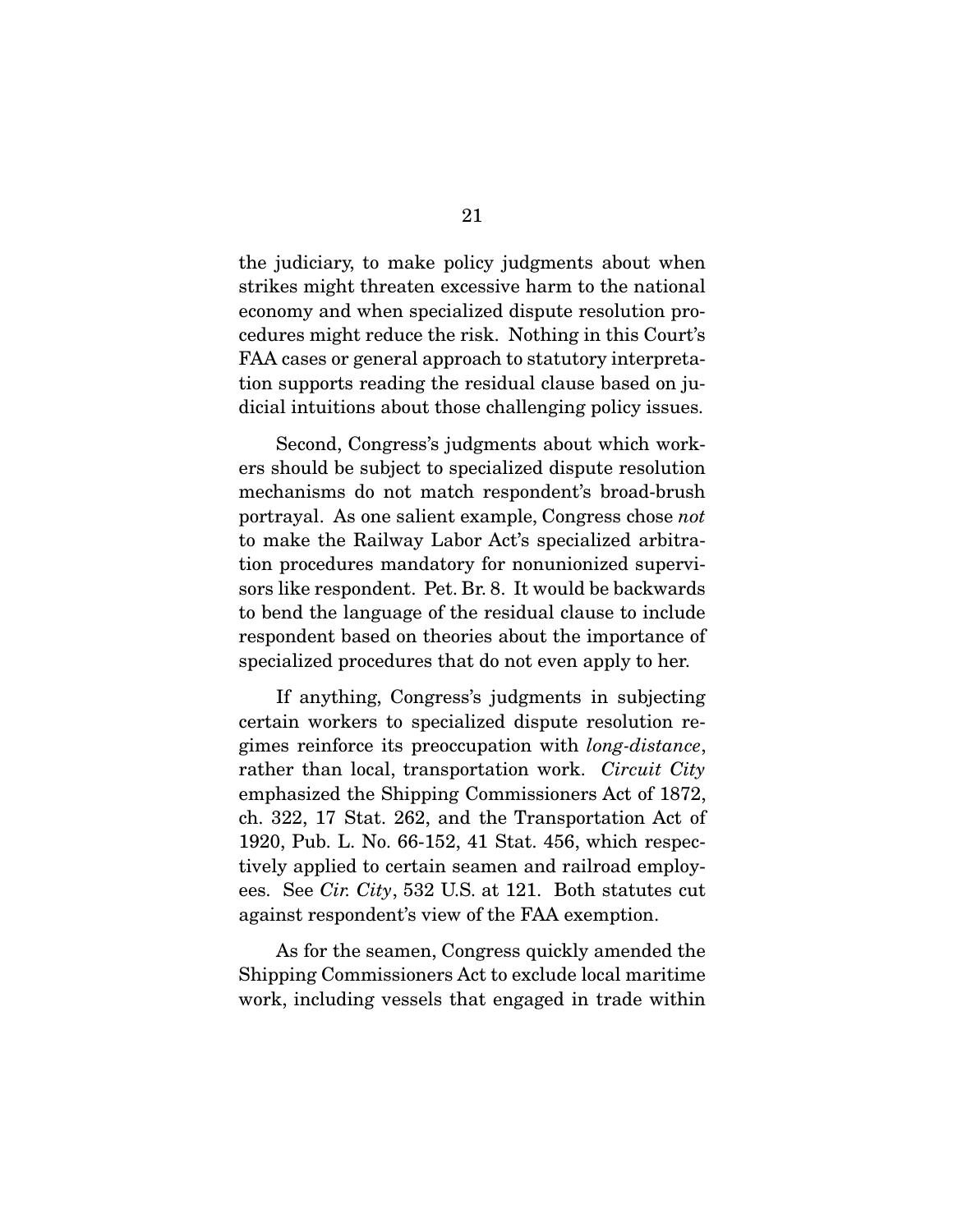the United States along a single coast. United States v. *The Grace Lothrop*, 95 U.S. 527, 532 (1877) (discuss-<br>ing the Act of June 9, 1874, ch. 260, 18 Stat. 64). To fall within the statute's coverage, seamen had to be serving. on a vessel traveling between American and foreign ports, or between the Atlantic and Pacific coasts. Id. at 533. Voyages within a single state (and even voyages amended statute. See, e.g., United States v. Mason, 34 F. 129, 129 (C.C.N.D. Cal. 1888) (coastal voyage be-<br>tween San Francisco and San Diego, California); United States v. King, 23 F. 138, 138 (C.C.S.D. Ala.)<br>1885) (river veyage between Mebile and Mentgomery 1885) (river voyage between Mobile and Montgomery, Alabama). There was no need to place intrastate voyages outside the scope of the FAA because they were already outside the scope of the Shipping Commission- $\frac{1}{\sqrt{1 + \frac{1}{\sqrt{1 + \frac{1}{\sqrt{1 + \frac{1}{\sqrt{1 + \frac{1}{\sqrt{1 + \frac{1}{\sqrt{1 + \frac{1}{\sqrt{1 + \frac{1}{\sqrt{1 + \frac{1}{\sqrt{1 + \frac{1}{\sqrt{1 + \frac{1}{\sqrt{1 + \frac{1}{\sqrt{1 + \frac{1}{\sqrt{1 + \frac{1}{\sqrt{1 + \frac{1}{\sqrt{1 + \frac{1}{\sqrt{1 + \frac{1}{\sqrt{1 + \frac{1}{\sqrt{1 + \frac{1}{\sqrt{1 + \frac{1}{\sqrt{1 + \frac{1}{\sqrt{1 + \frac{1}{\sqrt{1 +$ ers Act.

As for the railroads, the Transportation Act also<br>had a significant carveout—for certain "street, interurban, or suburban electric railway[s]."  $\S 300(1)$ , 41 Stat. at 469. The Railroad Labor Board quickly ruled that this exclusion applied even when the railway carried "interstate freight" or extended through multiple states. Bhd. of Locomotive Eng'rs v. Spokane & E. Ry.<br> $\kappa$  Power Co. No. 33, 1 B J B 53, 56, 58 (1990). In the & Power Co., No. 33, 1 R.L.B. 53, 56-58 (1920). In the Board's view, Congress excluded electric railroads because, unlike steam railroads, they are quintessentially "local" operations. Id. at 57. Once again, there we no need to evoid conflict between the  $FA$  and was no need to avoid conflict week conflict the FAA and  $T_{\rm F}$  and  $T_{\rm F}$  activities because activities because because because  $T_{\rm F}$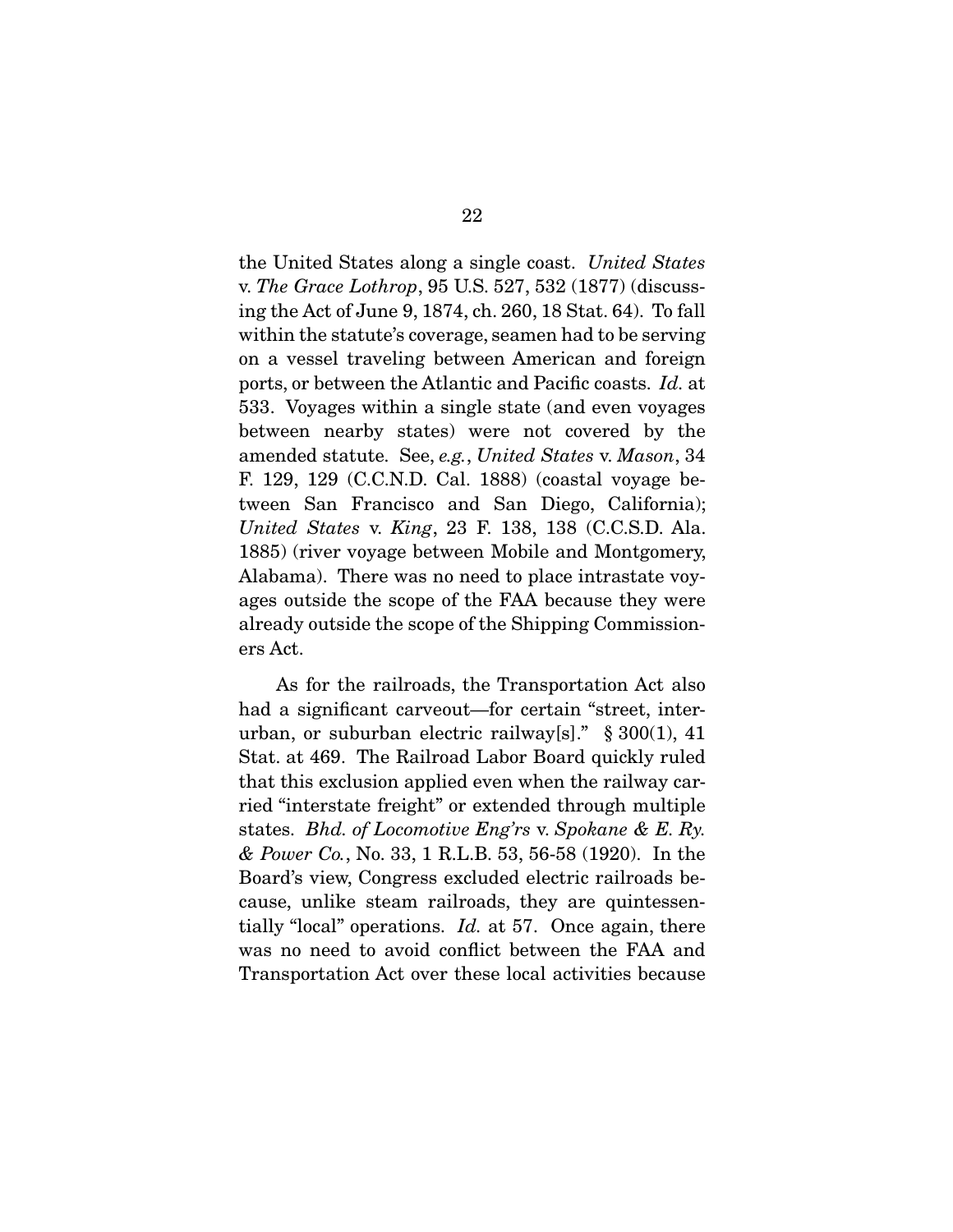they were not within the Transportation Act to begin with.

The dispute resolution regimes that Congress created for certain industries before the FAA had complicated particulars and histories. Rather than generalize or hypothesize about what Congress was trying. to do with those statutes, and what Congress was therefore trying to do with the FAA exemption, courts should stick with the most natural reading of the exemption's residual clause. If courts face a conflict between the FAA and dispute resolution procedures. under a more specialized federal statute, they can resolve the conflict by using normal statutory interpretation methods. See, e.g., Epic Sys. Corp. v. Lewis,  $138$ <br>S. Ct. 1612–1624 (2018) (discussing how to assess pur S. Ct. 1612, 1624 (2018) (discussing how to assess pur-<br>ported conflict between the FAA and other federal statported conflict between the FAA and other fears Tr. v. United States, 550 U.S.<br>
129, 123, 124, (2007) (resolving eartiet between two 429, 433-434 (2007) (resolving conflict between two  $\frac{1}{2}$  statutes using  $\frac{1}{2}$  .  $\frac{1}{2}$  for each specific enactments govern more general ones).

Here, however, there is no conflict. Respondent is not covered by a special arbitration statute, and she is not covered by a special arbitration statute, and she is  $\frac{1}{2}$ not exempt from the FAA.

### **C. The Court Should Reject Respondent's Misplaced Reliance On History.**

Respondent's contrary view tries to wring a lot of<br>meaning out of the historical record. She even argues that this Court has already resolved the question at  $t_{\text{total}}$  at loost for garco loadors. Br in Opp 13.15. But hand, at least for cargo loads in  $\mathbf{F}_{\mathbf{F}}$ . But in Opp.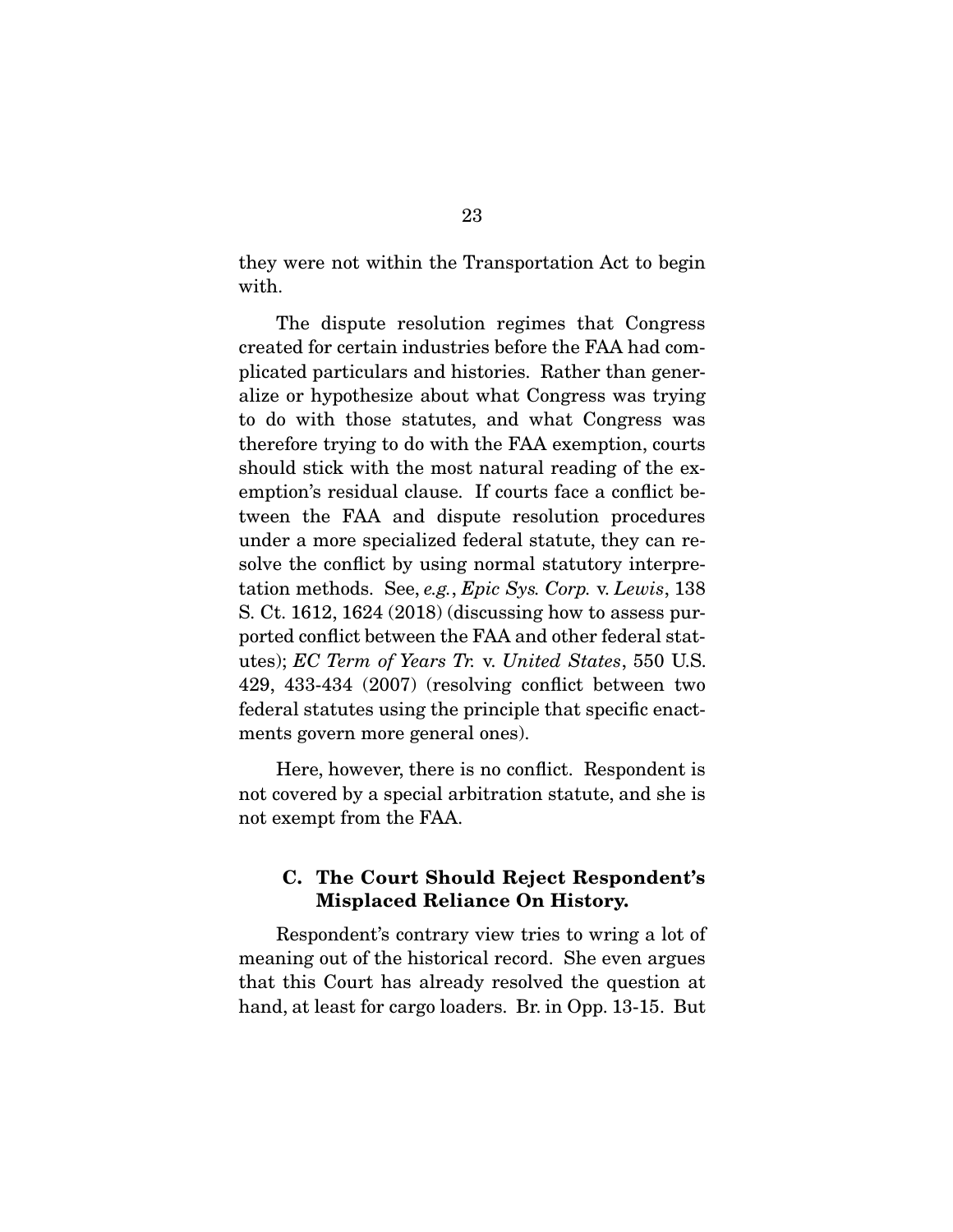her historical argument rests on inapposite cases addressing distinct statutes, like FELA, or the division between state and federal authority over the taxation and regulation of interstate commerce. None of these cases are informative in interpreting the FAA. In fact, this Court has already ruled out an interpretation of the exemption application that would have required detailed study of how the Court construed FELA or the Commerce Clause at the time of the FAA's enactment. Cir. City, 532 U.S. at 116-118. And with good reason.

Respondent's reliance on FELA cases illustrates<br>the problem. To start, and as petitioner highlights (at 37), there are notable textual differences between the  $FA$  $\lambda$ 's residual clause and the relaxant  $FFI$   $\Lambda$  provi FAA's residual clause and the relevant FELA provision:

[E]very common carrier by railroad while eneral States or Territories, or between any of the States and Territories, or between the District of Columbia and any of the States or Territories, or between the District of Columbia or any of the States or Territories and any foreign nation or nations, shall be liable in damages to any person suffering injury while he is employed by such carrier in such commerce \*\*\* for such injury or death resulting in whole or in part from the negligence of any of the officers, agents, or employees of such carrier, or by reason of any defect or insufficiency, due to its negligence, in its cars, engines, appliances, machinery, track, roadbed, works, boats, wharves, or other equipment. boats, wharves, or other equipment.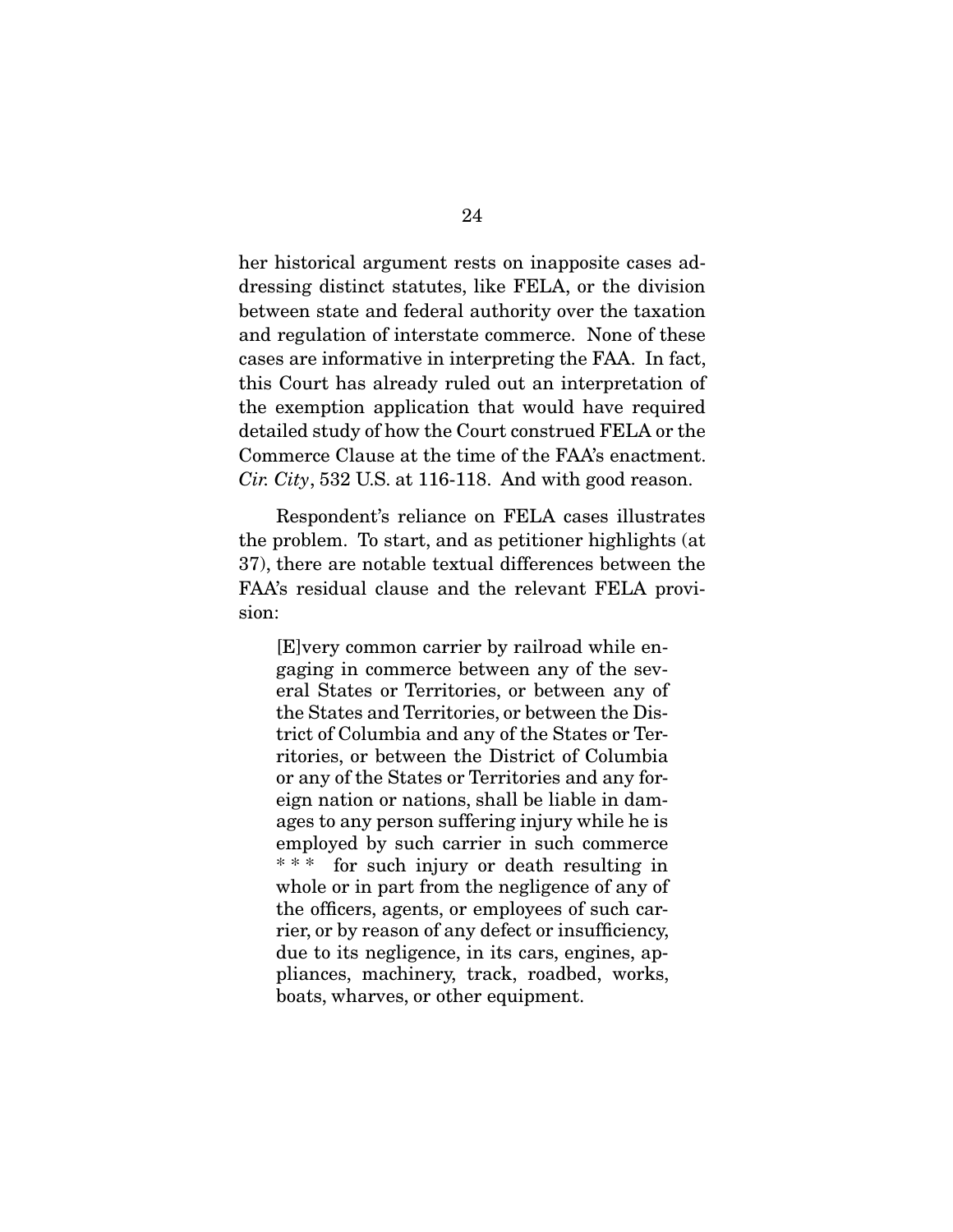Act of April 22, 1908, ch. 149, 35 Stat. 65, 65 (codified as amended at 45 U.S.C. 51). While the operative unit of the FAA exemption is the "class of workers," 9 U.S.C. 1, FELA focuses on the relationship between the activities of the individual worker at the time of injury and the broader activities of the rail carrier. FELA, in other words, is "oriented more around the work of the "common carrier.'"  $Rittmann$ , 971 F.3d at 931 (Bress, J., disconting). FFI A also leaks the structure and context. dissenting). FELA also lacks the structure and context<br>of the FAA exemption: it has no residual clause after terms like "seamen" that inform its meaning, nor is it an exception to a general coverage provision that proand the process of a general coverage provision that pro-<br>vides an important contrast. See *ibid*.

Because of the textual differences, there is no colorable argument here for applying the prior-construction canon of interpretation. That "canon teaches that if courts have settled the meaning of an existing provision, the enactment of a new provision that mirrors the existing statutory text indicates, as a general matter, that the new provision has that same meaning." Light-<br>foot y Cardont Morts Corp. 137 S. Ct. 553, 563 (2017) foot v. Cendant Mortg. Corp., 137 S. Ct. 553, 563 (2017).<br>The "canon has no application" when, as here, "[t]he language of the two provisions is nowhere near identical."  $Armstrong v. Exceptional Child Ctr., Inc., 575 U.S.$ <br>
320, 330, (2015): see also Aptenin Scalia & Bryan A Garner,  $Reading Law 323 (2012) (explaining that  
while the prior construction comes "poulier" to$ while the prior-construction canon seems "peculiar" to<br>a textualist judge, it is reasonable to infer a consistent meaning "when a statute uses the very same termi-<br>nelow as an earlier statute especially in the very nology as an earlier statute—especially in the very same field, such as securities law or civil-rights law"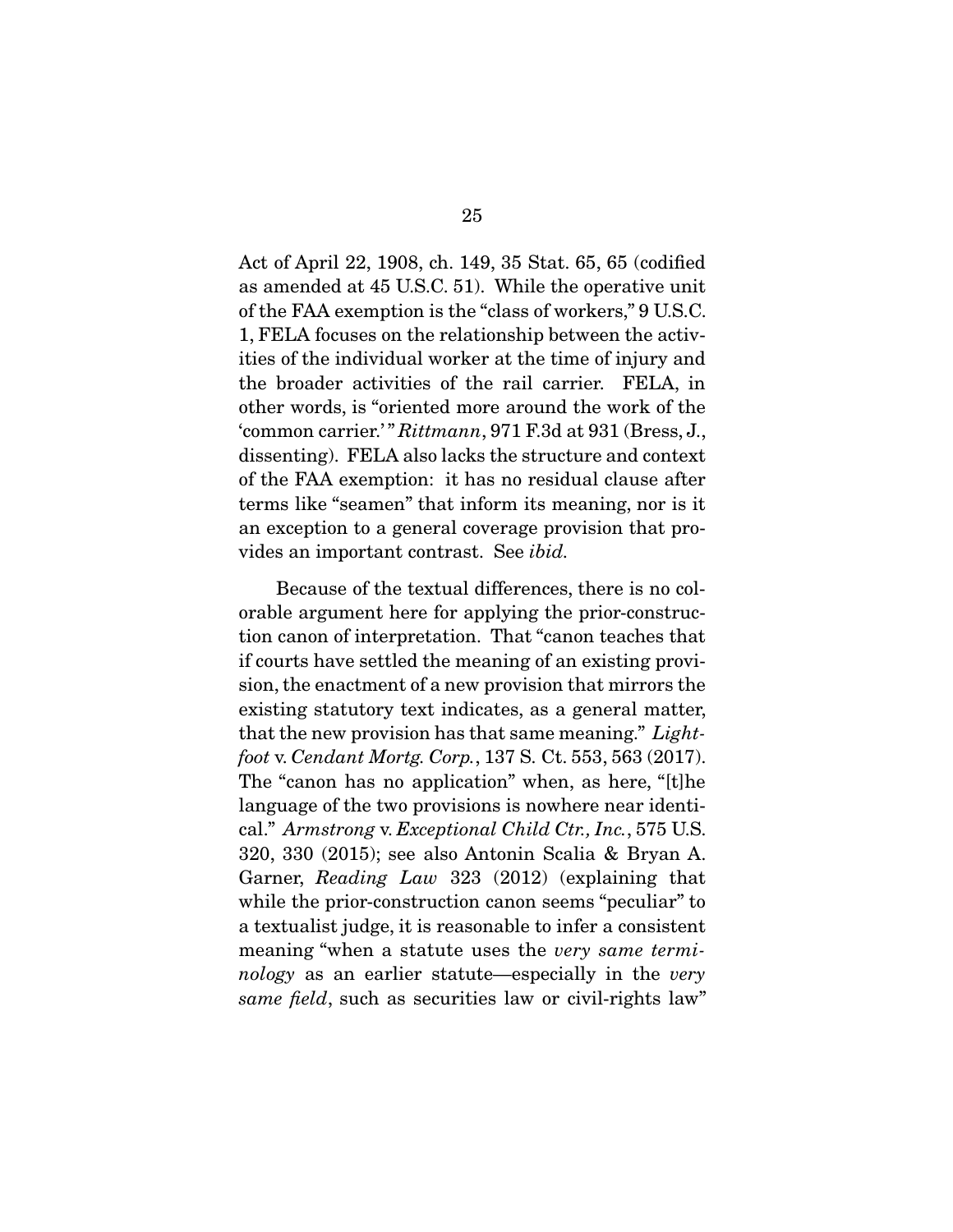(emphasis added)). Not one phrase in the FAA exemp-FELA provision. FELA does not use "seamen," "railroad employees," "class of workers," or "engaged in for- $\frac{1}{2}$  or  $\frac{1}{2}$  or  $\frac{1}{2}$  or  $\frac{1}{2}$  or  $\frac{1}{2}$  or  $\frac{1}{2}$  or  $\frac{1}{2}$  or  $\frac{1}{2}$  or  $\frac{1}{2}$  or  $\frac{1}{2}$  or  $\frac{1}{2}$  or  $\frac{1}{2}$  or  $\frac{1}{2}$  or  $\frac{1}{2}$  or  $\frac{1}{2}$  or  $\frac{1}{2}$  or  $\frac{1}{2}$  or e<sub>g</sub>n or interstate commerce."

The most that can be said for the comparison is that both statutes invoke concepts of performing work in foreign or interstate commerce. But that is hardly reason to think that Congress incorporated this Court's FELA standards into the FAA. The Court's FELA precedents rooted their test in "the evident purpose of Congress in adopting  $[{\rm FELA}]$ ." Shanks v. Del.,<br>Lachaugung & W R R Co. 239 US 556 558 (1916) Lackawanna & W. R.R. Co., 239 U.S. 556, 558 (1916).<br>With FELA's purposes in mind, the Court determined that the statute "speaks of interstate commerce, not in a technical legal sense, but in a practical one better suited to the occasion."  $Ibid.$  Not surprisingly, then, it landed on a legal test that openly expands the statute beyond interstate commerce in the strict sense: "the true test of employment in such commerce in the sense. intended is, was the employe at the time of the injury engaged in interstate transportation or in work so closely related to it as to be practically a part of it."  $Ibid.$  To satisfy FELA, then, the activities need not be actual interstate transportation. They need only be related enough. See  $Harper$ , 12 F.4th at 298 (Matey, J., concurring) (arguing that the *Shanks* test improperly expands the FAA exemption beyond the statute's ordinary meaning).  $\cdots$ ,  $\cdots$   $\cdots$   $\cdots$ 

It is unsurprising that this Court felt free to extend the statute beyond interstate transportation. The tend the statute beyond interstate transportation. The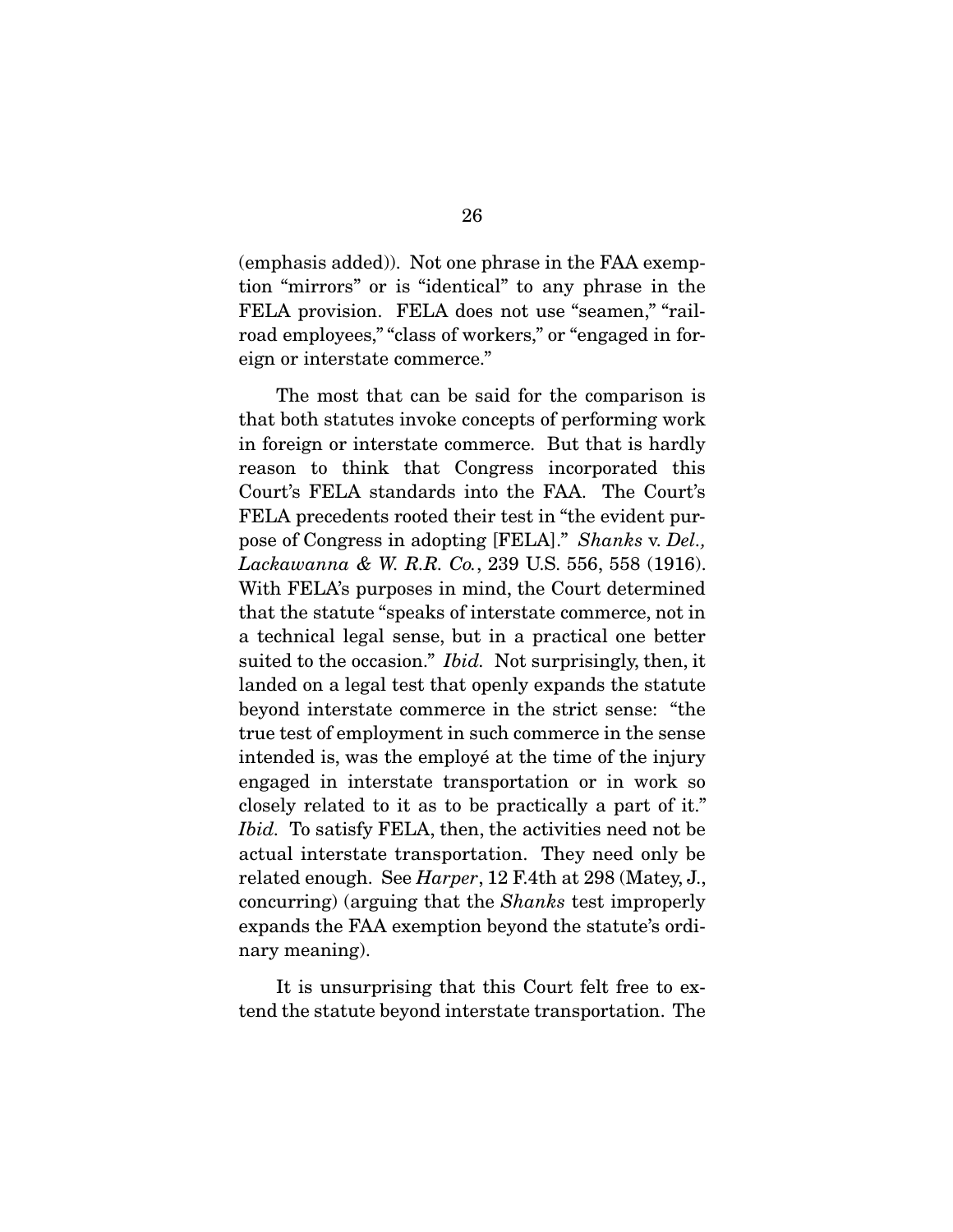Court has often noted that "FELA is a broad remedial statute," and long ago "adopted a 'standard of liberal construction in order to accomplish [Congress's] objects.'" Atchison, Topeka & Santa Fe Ry. Co. v. Buell,<br>480 US 557 561 562 (1987) (quoting Urie y Thomp 480 U.S. 557, 561-562 (1987) (quoting Urie v. Thompson, 337 U.S. 163, 180 (1949)); see also Jamison v. Encarnacion, 281 U.S. 635, 640 (1930) ("[FELA] is to be construed liberally to fulfill the purposes for which it was enacted  $\lbrack \cdot \rbrack$ ").  $\sum_{i=1}^{n}$ 

To recap: The Court's FELA test explicitly went<br>beyond interstate transportation and beyond interstate commerce in the "technical" sense because of the statute's apparent purpose. And the Court has long favored broad constructions of FELA to provide relief to injured individuals. Given all this, there is no basis for grafting the same test onto the FAA. The Court has made clear that the FAA exemption should get a "precise" and "narrow" reading—just the opposite of the FELA test. Cir. City, 532 U.S. at 118-119.

But respondent's reliance on FELA gets even<br>worse. The Court's FELA test produced decades of litigation and confusion. According to a rough estimate from 1934, there were  $207$  "cases involving the distinction between interstate and intrastate commerce" under FELA during the statute's first eight years of operation  $(1908 \text{ to } 1916)$ , and 545 cases in the next eight (1916 to 1924). Lester P. Schoene & Frank Watson, Workmen's Compensation on Interstate Railways,<br> $\frac{17 \text{ H} \text{cm}}{47 \text{ H} \text{cm}}$  L Boy 380, 407 & p. 111 (1934). Then the courts faced over a hundred *more* cases, each over "an  $\mathcal{A}$  and  $\mathcal{A}$  are status was uncertain after nearly two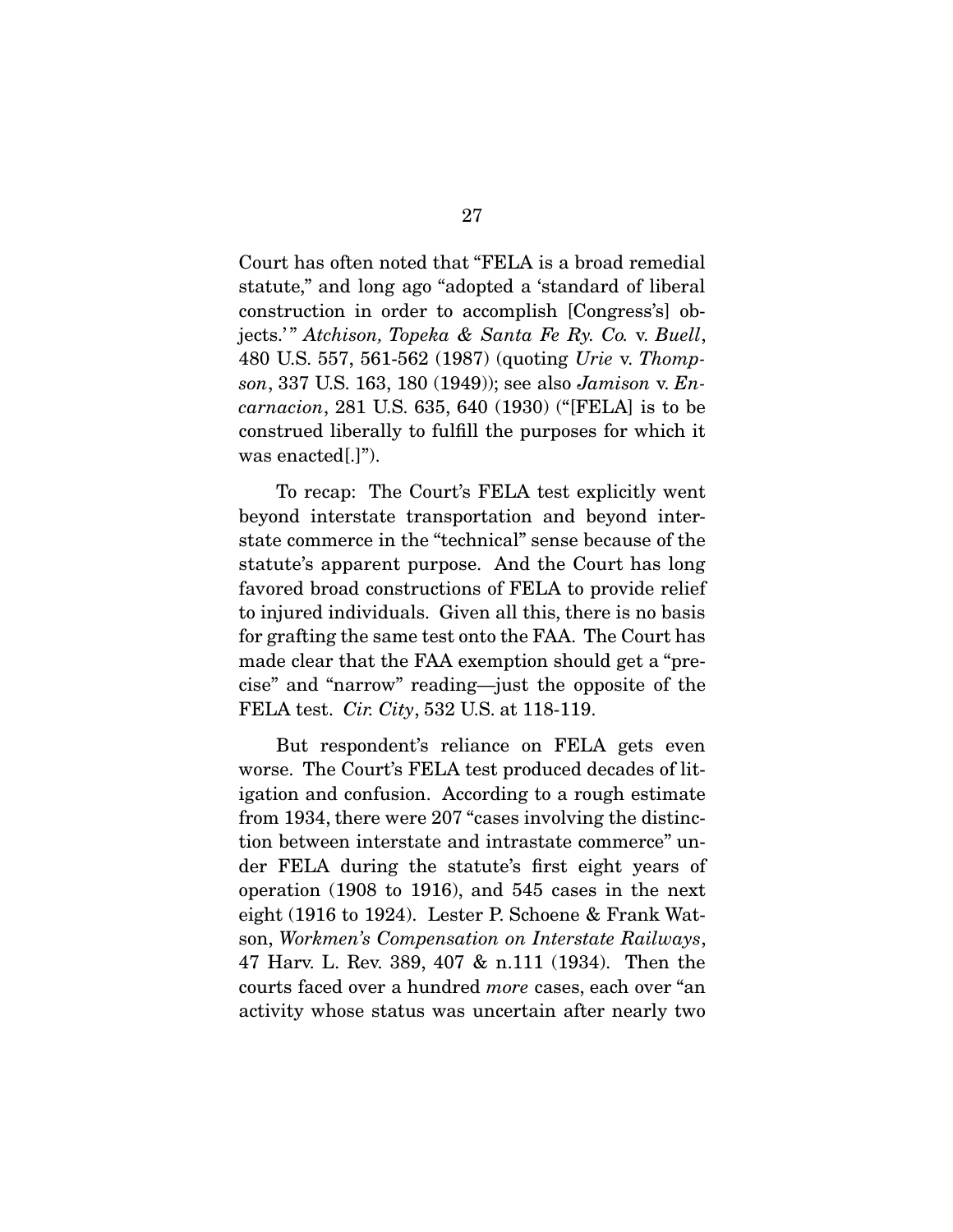decades of litigation." *Id.* at 407. All this was despite 43 opinions from this Court over the same period that sought to clarify whether particular activities fell within FELA's concept of interstate commerce. Id. at<br>397,398. These cases, this Court later ebserved. 397-398. Those cases, this Court later observed, ees and the courts" and drew "very fine distinctions." S. Pac. Co. v. Gileo, 351 U.S. 493, 497 (1956). In 1939, Congress amended FELA and made the Court's con-fusing test obsolete. Id. at 497-498.

It would be madness to breathe new life into this precedent now. And the Court should reject respondent's invitation to do so. Nothing in the FAA's text, denture history or nurnosos supports it  $s$  is determined, history, or purposes supports it.

Respondent's reliance on Commerce Clause cases<br>is off base as well. For one thing, as with FELA, many of these cases drew distinctions based on concerns irrelevant to the FAA. Respondent places great emphasis, for example, on cases addressing the taxation of stevedoring, which were eventually overruled, and which had to draw a workable line between states' authority to tax and regulate and the federal government's supreme authority over the same conduct. See, e.g., Puget Sound Stevedoring Co. v. Tax Comm'n of  $\frac{S}{n}$ State of Wash., 302 U.S. 90, 94 (1937), overruled by Dep't of Rev. of State of Wash. v. Ass'n of Wash. Stevedoring Cos., 435 U.S. 734 (1978). Once again, it makes no sense to revive distinctions in off-point and defunct cases.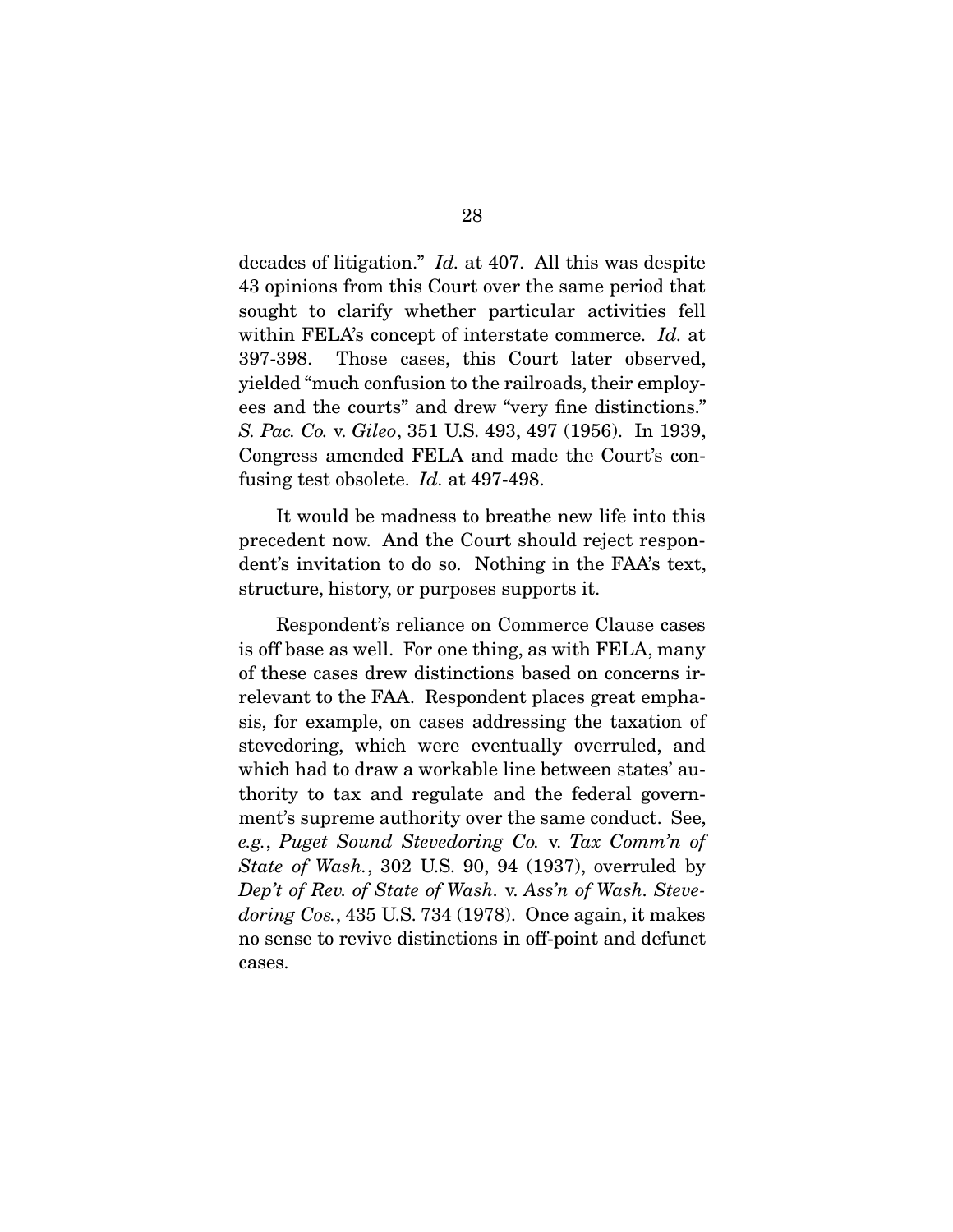And in this area, too, the law was much more com-<br>plicated than respondent suggests. The Court repeatedly recognized, for example, that it is often wrong to think of goods or persons transported across state lines as being in interstate transportation from start to finish. Instead, "there may be an interior movement of property which does not constitute interstate commerce, though property come from or be destined to another state." Diamond Match Co. v. Vill. of Ontonagon, 188 U.S. 82, 96 (1903). In one case, the Court held that when they transported interstate travelers between their hotels and the ferry. New York ex rel. Pa. R.R. Co. v. *Knight*, 192 U.S. 21, 28 (1904). Even though the travelers were arriving from or headed out of state, the local transportation services were distinct from the interstate portion of their voyage, "preliminary or subsequent to any interstate transportation" rather than a part of it. *Ibid.* Another case in this vein addressed<br>local transportation that an interstate railroad company provided for customers in a specific city. ICC v.<br>Detroit, Grand Haven & Milwaykee By, Co., 167, U.S. Detroit, Grand Haven & Milwaukee Ry. Co., 167 U.S. 633 (1897). The railroad's customers had contracted for "continuous shipment" of their goods across state lines, with an interstate segment by rail and an intrastate segment, within the city, by cartage over land. Id. at 639-640. The Court held that the interstate railway<br>transportation and intrastate land transportation were "separate and distinct" services under Section 4 of the Interstate Commerce Act. Id. at 644.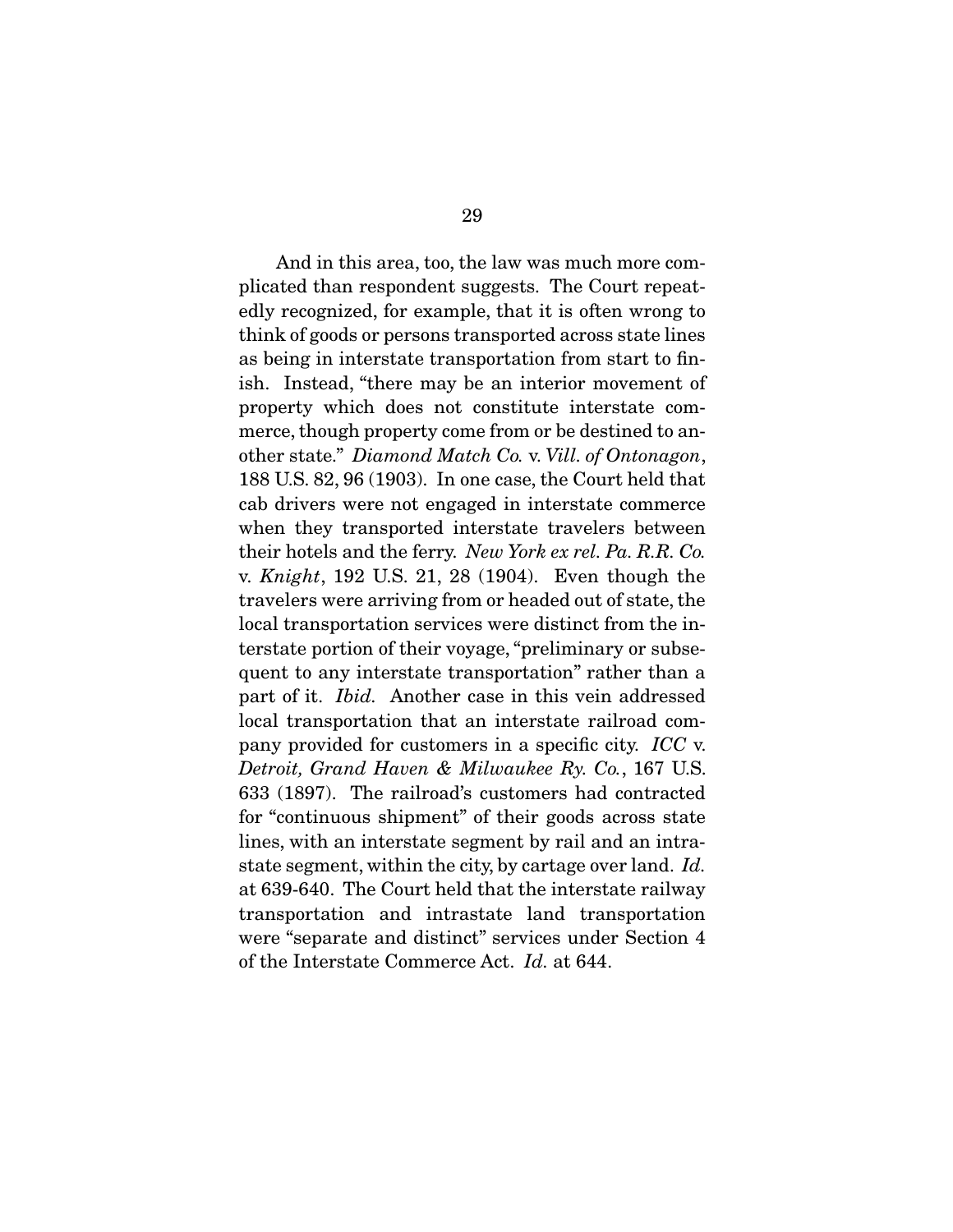Over the centuries, this Court's cases have drawn<br>many lines between the many activities that contribute to interstate transportation of goods and people. The one constant is that when it comes to transportation, interstate commerce in the strict or "technical" sense means transportation across state lines. The only question is whether it is appropriate, in a particular legal context, to bring additional related activities under the interstate-commerce umbrella. The answer when a court is policing the Constitution's division of power between state and federal levels will differ from the answer when a court is applying FELA's original language or the language of another statute. language or the language of another statute.

Yet when it comes to the FAA exemption, every consideration weighs against stretching the concept of interstate commerce beyond interstate commerce in the technical sense. The statute's text, structure, history, and purposes dictate a narrow, predictable interpretation of foreign or interstate commerce as transporting goods or people across state or national lines. And that long-range transportation must be central to the overall work of a class of workers considered as a nationwide group for that class of workers to be exempt from the FAA. Classes of workers who perform local activities do not satisfy this test, and so the exemption does not apply to them. emption does not apply to them.

 $\overbrace{\hspace{2.5cm}}$   $\overbrace{\hspace{2.5cm}}$